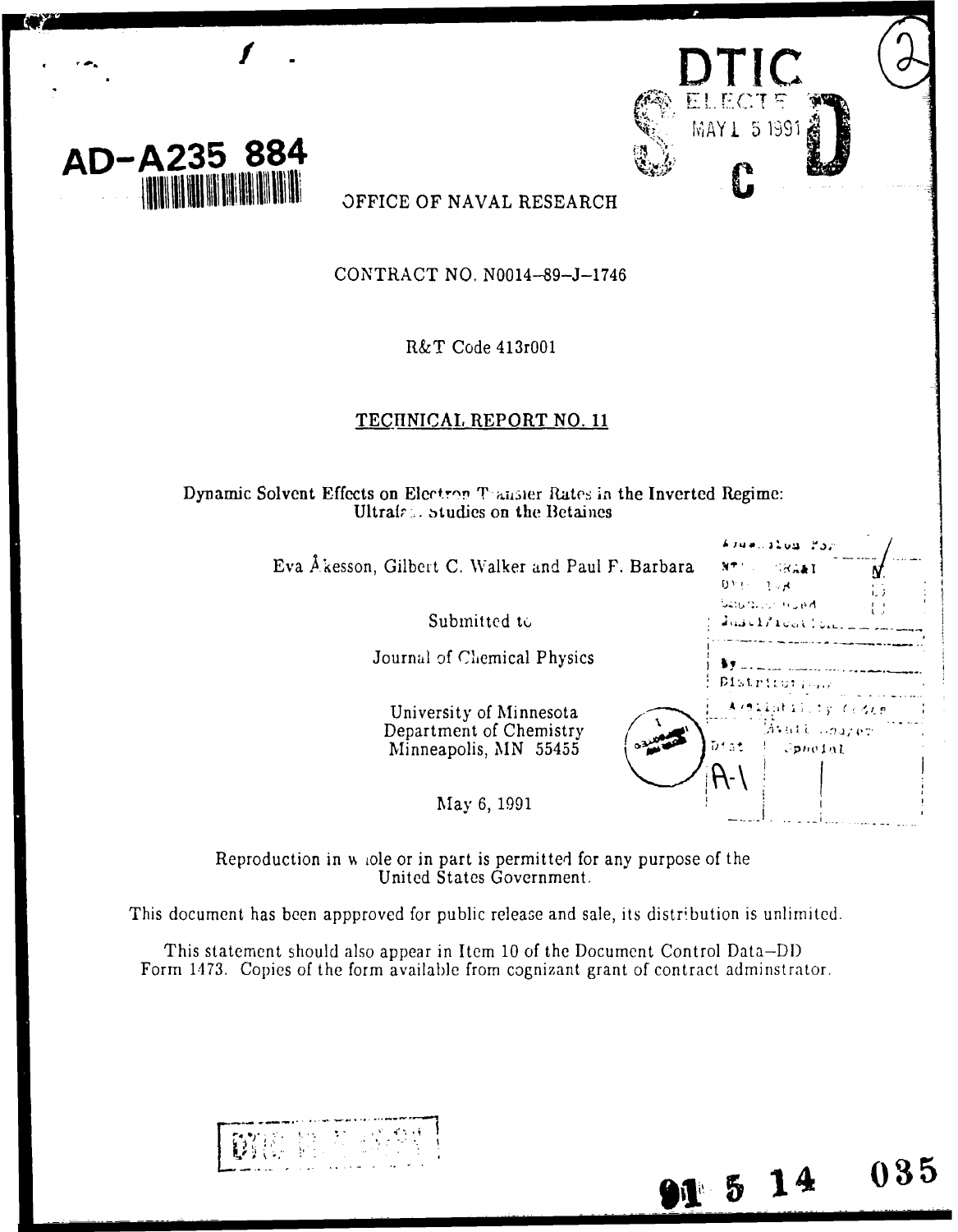# Unclassified<br>SECURITY CLASSIFICATION OF THIS PAGE

 $\frac{1}{\sqrt{2}}\sum_{i=1}^{n} \frac{1}{\sqrt{2}}\left(\frac{1}{\sqrt{2}}\right)^2\left(\frac{1}{\sqrt{2}}\right)^2$ 

 $\frac{1}{2}$ 

 $\mathbf{v}_k$ 

 $\bar{\phantom{a}}$ 

 $\mathbf{v}^{(1)}$ 

 $\ddot{\phantom{a}}$ 

 $\cdot$ 

 $\frac{1}{2}$ 

| <b>REPORT DOCUMENTATION PAGE</b>                                                  |                                                                |                  |             |                                                                                   |                                                                    | Form Approved<br>OMB No. 0704-0188          |              |                   |                                      |
|-----------------------------------------------------------------------------------|----------------------------------------------------------------|------------------|-------------|-----------------------------------------------------------------------------------|--------------------------------------------------------------------|---------------------------------------------|--------------|-------------------|--------------------------------------|
| <b>1a REPORT SECURITY CLASSIFICATION</b>                                          |                                                                |                  |             |                                                                                   | <b>1b RESTRICTIVE MARKINGS</b>                                     |                                             |              |                   |                                      |
| Unclassified                                                                      |                                                                |                  |             |                                                                                   |                                                                    |                                             |              |                   |                                      |
| 2a SECURITY CLASSIFICATION AUTHORITY                                              |                                                                |                  |             |                                                                                   | 3 DISTRIBUTION/AVAILABILITY OF REPORT                              |                                             |              |                   |                                      |
| 2b DECLASSIFICATION/DOWNGRADING SCHEDULE                                          |                                                                |                  |             |                                                                                   | Approved for public release                                        |                                             |              |                   |                                      |
|                                                                                   |                                                                |                  |             |                                                                                   | distribution unlimited                                             |                                             |              |                   |                                      |
| 4 PERFORMING ORGANIZATION REPORT NUMBER(S)                                        |                                                                |                  |             |                                                                                   | 5 MONITORING ORGANIZATION REPORT NUMBER(S)                         |                                             |              |                   |                                      |
|                                                                                   | Technical Report No. 11                                        |                  |             |                                                                                   |                                                                    |                                             |              |                   |                                      |
| 6a NAME OF PERFORMING ORGANIZATION<br>6b OFFICE SYMBOL                            |                                                                |                  |             |                                                                                   | 7a. NAME OF MONITORING ORGANIZATION                                |                                             |              |                   |                                      |
| (if applicable)<br>Department of Chemistry                                        |                                                                |                  |             |                                                                                   | Office of Naval Research                                           |                                             |              |                   |                                      |
| University of Minnesota                                                           |                                                                |                  |             |                                                                                   |                                                                    |                                             |              |                   |                                      |
| 6c. ADDRESS (City, State, and ZIP Code)                                           |                                                                |                  |             |                                                                                   | 7b ADDRESS (City, State, and ZIP Code)                             |                                             |              |                   |                                      |
|                                                                                   | 207 Pleasant St. SE                                            |                  |             |                                                                                   | Chemistry Program                                                  |                                             |              |                   |                                      |
|                                                                                   | Minneapolis, MN 55455                                          |                  |             |                                                                                   |                                                                    | 800 North Quincy St.<br>Arlington, VA 22217 |              |                   |                                      |
|                                                                                   | <b>Ba NAME OF FUNDING/SPONSORING</b>                           |                  |             | <b>BD OFFICE SYMBOL</b>                                                           | 9 PROCUREMENT INSTRUMENT IDENTIFICATION NUMBER                     |                                             |              |                   |                                      |
| ORGANIZATIC'I                                                                     |                                                                |                  |             | (If applicable)                                                                   |                                                                    |                                             |              |                   |                                      |
|                                                                                   | Office of Naval Research                                       |                  |             |                                                                                   | N0014-89-J-1746                                                    |                                             |              |                   |                                      |
|                                                                                   | Bc. ADDRESS (City, State, and ZIP Code)                        |                  |             |                                                                                   | 10 SQURCE OF FUNDING NUMBERS                                       |                                             |              |                   |                                      |
|                                                                                   | Chemistry Program, 800 N. Quincy St.                           |                  |             |                                                                                   | <b>PROGRAM</b><br>ELEMENT NO                                       | PROJECT<br>NO.                              | TASK.<br>NO. |                   | <b>WORK UNIT</b><br>ACCESSION NO.    |
|                                                                                   | Arlington, VA 22217                                            |                  |             |                                                                                   |                                                                    |                                             |              |                   |                                      |
| Technical                                                                         | Ultrafast Studies on the Betaines<br>16 SUPPLEMENTARY NOTATION |                  | <b>FROM</b> | Eva Akesson, Gilbert C. Walker and Paul F. Barbara<br>13b TIME COVERED<br>TO      | 14 DATE OF REPORT (Year, Month, Day) 115 PAGE COUNT<br>May 6, 1991 |                                             |              |                   |                                      |
|                                                                                   |                                                                |                  |             |                                                                                   |                                                                    |                                             |              |                   |                                      |
|                                                                                   | <b>COSATI CODES</b>                                            |                  |             | 18 SUBJECT TERMS (Continue on reverse if necessary and identify by block number). |                                                                    |                                             |              |                   |                                      |
| <b>FIELD</b>                                                                      | <b>GROUP</b>                                                   | <b>SUB-GROUP</b> |             |                                                                                   | $\mathbf{f}$                                                       |                                             |              |                   |                                      |
|                                                                                   |                                                                |                  |             |                                                                                   |                                                                    |                                             |              |                   |                                      |
|                                                                                   |                                                                |                  |             | 19 ABSTRACT (Continue on reverse if necessary and identify by block number)       |                                                                    |                                             |              |                   |                                      |
|                                                                                   |                                                                |                  |             |                                                                                   |                                                                    |                                             |              |                   |                                      |
|                                                                                   | See abstract on reverse side                                   |                  |             |                                                                                   |                                                                    |                                             |              |                   |                                      |
| $\sim$ $\sim$                                                                     |                                                                |                  |             |                                                                                   |                                                                    |                                             |              |                   |                                      |
|                                                                                   |                                                                |                  |             |                                                                                   |                                                                    |                                             |              |                   |                                      |
|                                                                                   |                                                                |                  |             |                                                                                   |                                                                    |                                             |              |                   |                                      |
|                                                                                   |                                                                |                  |             |                                                                                   |                                                                    |                                             |              |                   |                                      |
|                                                                                   |                                                                |                  |             |                                                                                   |                                                                    |                                             |              |                   |                                      |
|                                                                                   |                                                                |                  |             |                                                                                   |                                                                    |                                             |              |                   |                                      |
|                                                                                   |                                                                |                  |             |                                                                                   |                                                                    |                                             |              |                   |                                      |
|                                                                                   |                                                                |                  |             |                                                                                   |                                                                    |                                             |              |                   |                                      |
|                                                                                   |                                                                |                  |             |                                                                                   |                                                                    |                                             |              |                   |                                      |
|                                                                                   |                                                                |                  |             |                                                                                   |                                                                    |                                             |              |                   |                                      |
|                                                                                   | 20 DISTRIBUTION/AVAILABILITY OF ABSTRACT                       |                  |             |                                                                                   |                                                                    | 21 ABSTRACT SECURITY CLASSIFICATION         |              |                   |                                      |
|                                                                                   | <b>WUNCLASSIFIED:UNLIMITED</b> C SAME AS RPT                   |                  |             | $\square$ $\square$ $\square$ $\square$ $\square$                                 | <b>Ilnelassified</b>                                               |                                             |              |                   |                                      |
|                                                                                   | 22a NAME OF RESPONSIBLE INDIVIDUAL                             |                  |             |                                                                                   |                                                                    | 22b TFIFRHONF linclude Area Code)           |              | 22C OFFICE STANDL |                                      |
| <b>:2. PERSONAL AUTHOR(S)</b><br>13a TYPE OF REPORT<br>17<br>DD Form 1473, JUN 86 | Dr. Ronald A. De Marco                                         |                  |             | Previous editions are obsolete                                                    |                                                                    |                                             |              |                   | SECUPITY CLASSIF CATION OF THIS PACE |

 $\ddot{\phantom{a}}$ 

 $\bar{\mathcal{A}}$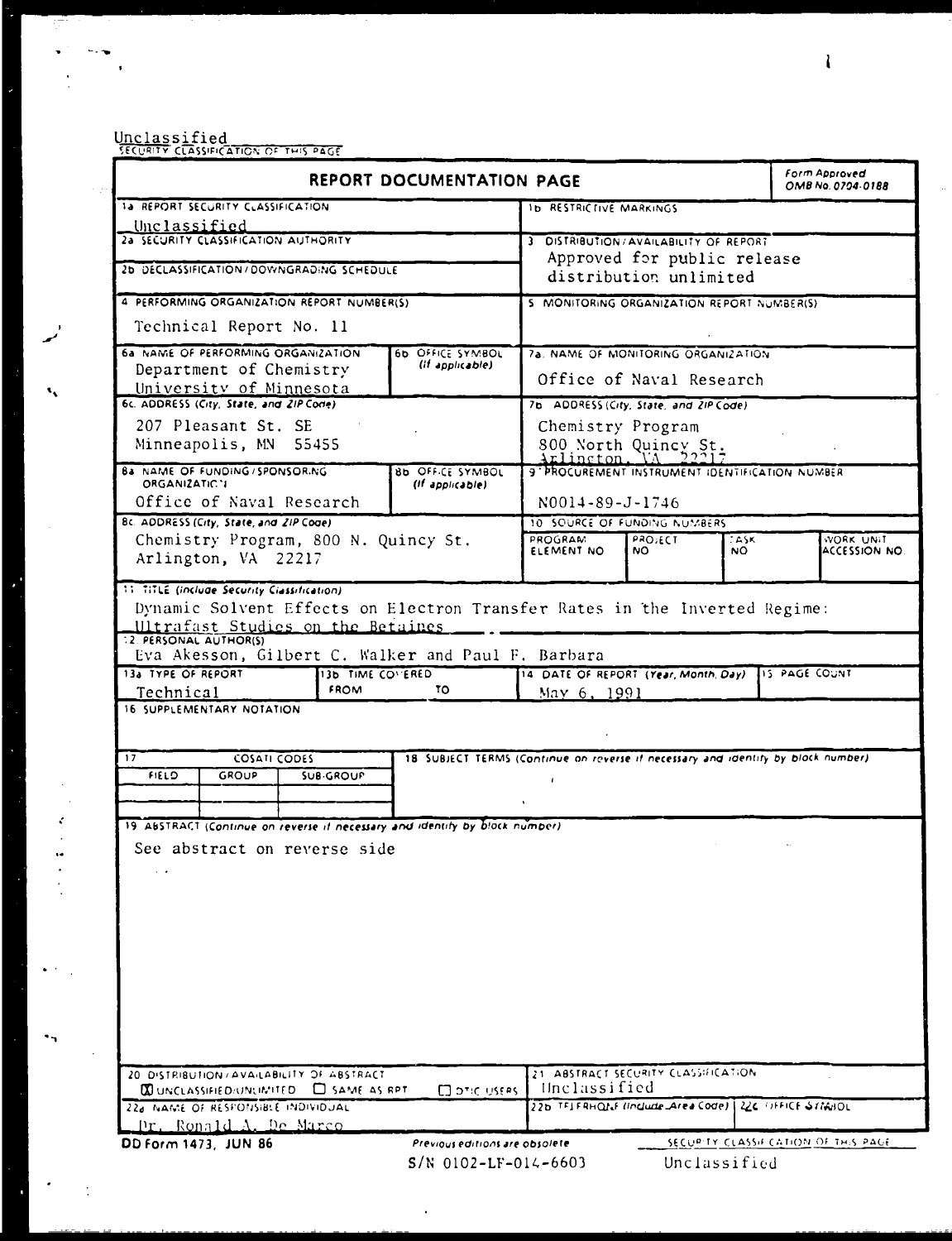Unclassified SEC-..TY **CLASSIFICATION** OF **THIS PAGE**

19.

### Abstract

Transient pump-probe measurements have been made on Betaine-30, the solvent polarity probe. Betaine-30 is composed of organic donor and acceptor groups.

$$
D^{+}A^{-}\frac{hv}{k}\nvert_{et}
$$
 DA (excited state)

The transient data has been analyzed to measure  $k_{\text{et}}$ , the electron transfer (et) rate constant, in polar solvents for this inverted regime et. The observed rate constant,  $k_{\text{et,obs}}$ in various polar solvents is as much as a factor of **105** larger than is predicted by the standard, classical, implementation of the theory of Sumi and Marcus, using Kjaer and Ulstrup's estimates for necessary parameters. In contrast, a quantum treatment of the vibrational modes by Jortner and Bixon, which includes the dynamic solvent effect, predicts that the rate should be approximately k • 1 This is close to the **<sup>p</sup>**~~~~tJB **= -'' .** Thsi loet>h experimental results ( $\leq 10^{12}$  sec<sup>-1</sup>) in typical polar aprotic solvents. However, in highly viscous, slowly relaxing solvents,  $k_{et,JB} << k_{et,obs}$ . This is taken as evidence that the efficient coupling modes for the et in these environments is not the "conventional solvent coordinate." It is shown that a hybrid of the Jortner/Bixon and Sumi/Marcus theories can physically account for the results. The kinetic behavior of Betaine-30 in slowly relaxing solvents is shown to be in the "diffusionless limit" of the hybrid, generalized Sumi-Marcus/Jortner-Bixon picture.

Unclassified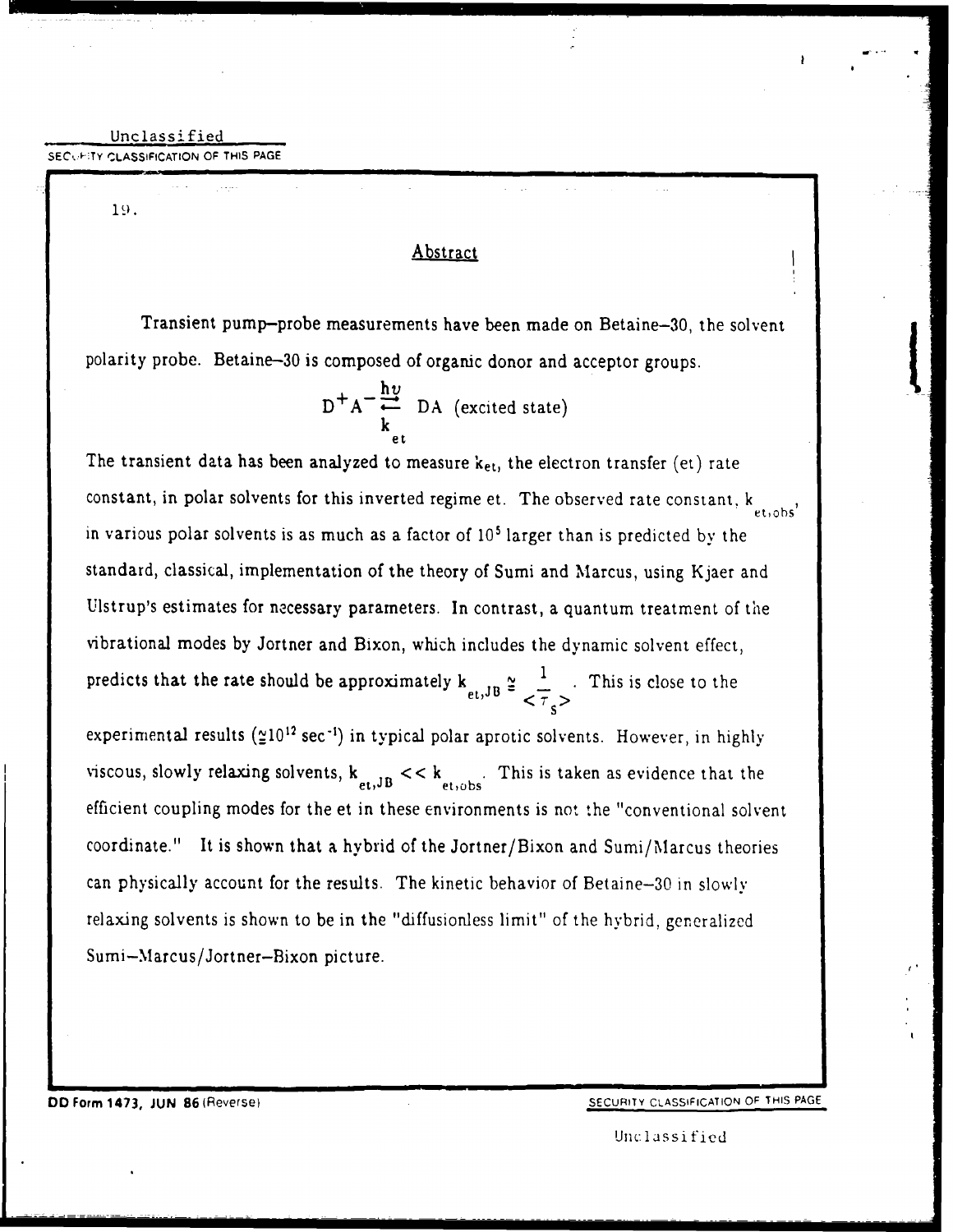J. Chem. Phys. (submitted)

## Dynamic Solvent Effects on Electron Transfer Rates in the Inverted Regime: Ultrafast Studies on the Betaines++

Eva Akesson", Gilbert C. Walker, and Paul F. Barbara Department of Chemristry, University of Minnesota, Minneapolis, *MN 55455*

" Author to whom correspondence should be addressed

**+** Supported by a NFR (Swedish Natural Science Research Council) post-doctoral Fellowship

**++** Supported by the Office of Naval Research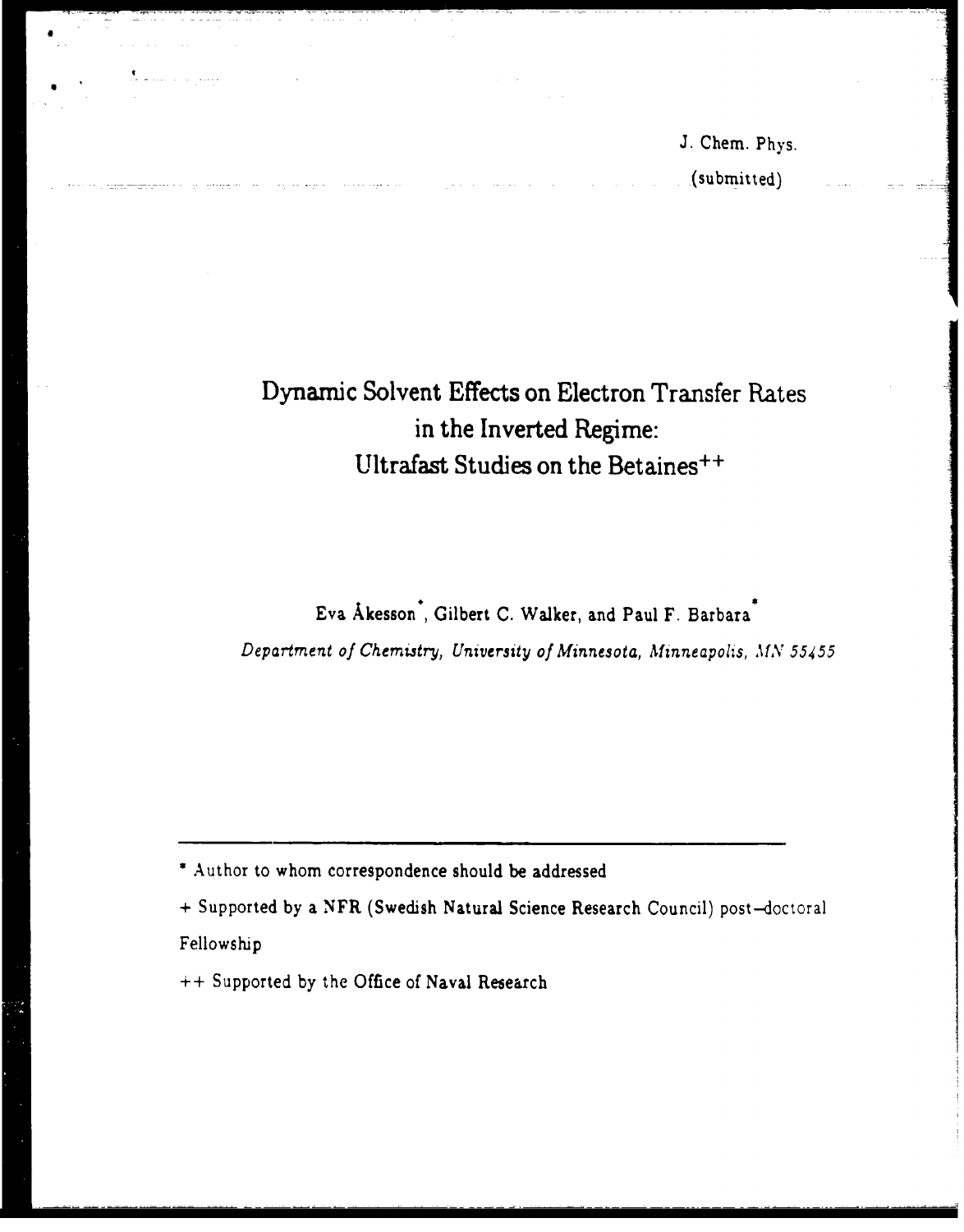### Abstract

Transient pump-probe measurements have been made on Betaine-30, the solvent polarity probe. Betaine-30 is composed of organic donor and acceptor groups.

$$
D^{+}A^{-} \frac{hv}{k_{et}} DA \text{ (excited state)}
$$

The transient data has been analyzed to measure  $k_{\text{et}}$ , the electron transfer (et) rate constant, in polar solvents for this inverted regime et. The observed rate constant,  $k_{\text{etobs}}$ in various polar solvents is as much as a factor of **105** larger than is predicted by the standard, classical, implementation of the theory of Sumi and Marcus, using Kjaer and Ulstrup's estimates for necessary parameters. In contrast, a quantum treatment of the vibrational modes by Jortner and Bixon, which includes the dynamic solvent effect. predicts that the rate should be approximately  $k_{1}$ ,  $\frac{1}{2}$   $\frac{1}{2}$ . This is close to the  $\epsilon$ <sup>t, $\epsilon$ </sup>  $\epsilon$   $\tau$ 

experimental results ( $210^{12}$  sec<sup>-1</sup>) in typical polar aprotic solvents. However, in highly viscous, slowly relaxing solvents,  $k_{et,JB}$  <  $k_{et,obs}$ . This is taken as evidence that the efficient coupling modes for the et in these environments is not the "conventional solvent coordinate." It is shown that a hybrid of the Jortner/Bixon and Sumi/Marcus theories can physically account for the results. The kinetic behavior of Betaine-30 in slowly relaxing solvents is shown to be in the "diffusionless limit" of the hybrid, generalized Sumi-Marcus/Jortner-Bixon picture.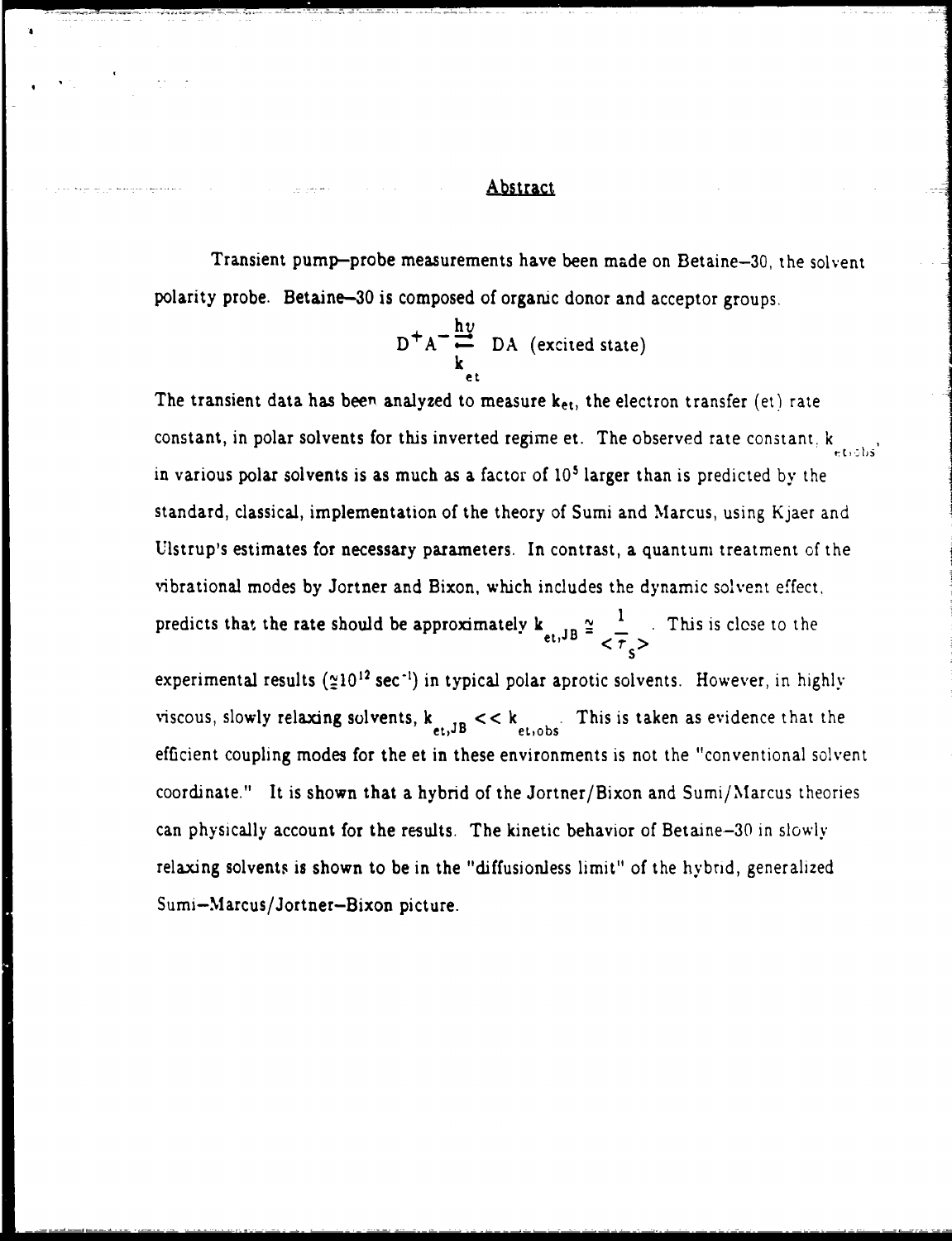### **INTRODUCTION**

Recent experimental<sup>1</sup> and theoretical<sup>2-8</sup> progress has shown that the rate of electron transfer (et) reactions can be strongly influenced by the dynamics of solvent motion, especially in the electronically adiabatic limit, where the rate is given by eqn **(1)** if internal vibrational modes are ignored and a simple solvent model is utilized.

$$
k_{\text{et}} \n\stackrel{\sim}{=} \frac{1}{\tau_s} \exp(-\Delta G^{\dagger}/RT) \tag{1}
$$

Here,  $\langle \tau \rangle$  is the characteristic time for solvation dynamics and  $\Delta G^{\ddagger}$  is the activation energy. According to Marcus' theory

$$
\Delta G^{\dagger} = \frac{(\lambda + \Delta G^{\circ})^2}{4\lambda} \tag{2}
$$

where  $\lambda$  and  $\Delta G^0$  are the reorganization energy and the reaction free energy, respectively. In the limit of  $\Delta G^* = 0$  (i.e., the barrierless case),  $k \geq \frac{1}{n}$ , and the reaction is  $\langle \tau_{\epsilon} \rangle$ 

controlled by diffusion along the solvent coordinate.

Contemporary et theory includes<sup>1-8</sup>: frequency dependent solvent friction effects and interplay of barrier crossing and reactant well solvation dynamics; the dependeice of dynamic solvent effects on the electronic matrix elements in the nonadiabatic, weakly adiabatic, and strongly adiabatic limits; and most importantly for this paper, the consequence of vibrational modes<sup>7,8</sup> upon solvent effects on et kinetics.

Theoretical predictions have been in reasonable agreement with a range of experimental results on dynamic solvent effects on the reaction rates of thermal and photoinduced et reactions. The most extensive and well-defined experiments have been for et reactions in the normal and barrierless regimes of Marcus theory.

### photoinduced electron **transfer** in **betaine** compounds

In contrast in this paper, we explore dynamic solvent effects on an et reaction in the

 $\mathbf{1}$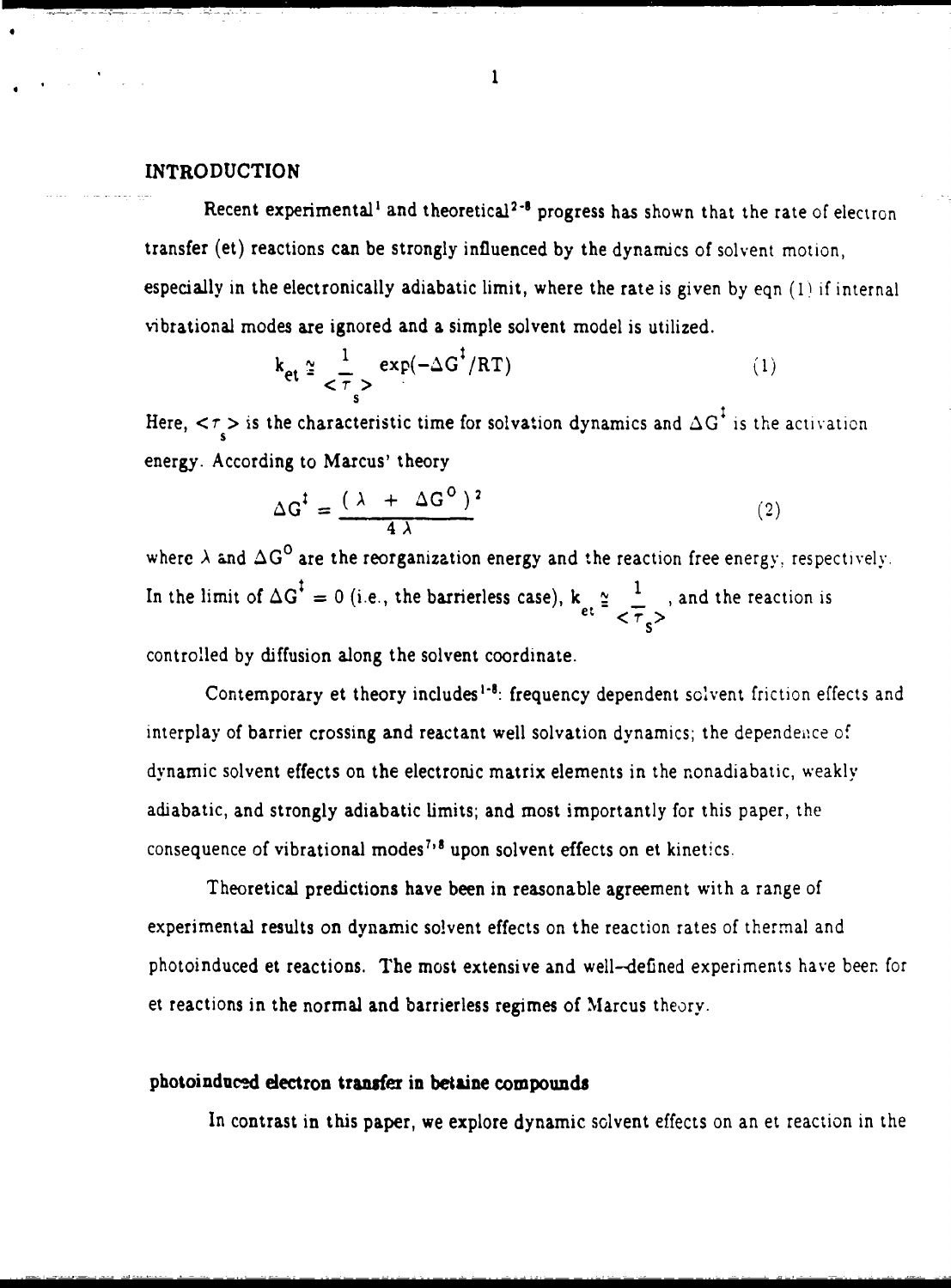inverted regime, namely the non-radiative charge separation of

2,6-diphenyl-4-(2,4,6-triphenyl-1--pyridinio) phenolate, betaine-30, as shown in Figure 1. The betaines have distinct Donor and Acceptor groups, separated by a single bond<sup>9</sup>. The ground state of the betaines is charge separated,  $D^+ A^-$ , whereas the lowest excited state, DA, is not. For example in betaine-30, the dipole moments in the ground and excited electronic states are 15D and 6D, respectively, and point in opposite directions. The absorption spectra of betaines shift over 10,000cm<sup>-1</sup> as a function of solvent and this effect, in conjunction with the "reverse" state ordering, makes the betaines excellent molecular probes of solvent polarity.

In this paper we report the first et kinetics measurements on the betaines, using ultrafast spectroscopy. The et of the betaines offers an exciting opportunity to test the dramatic predictions **of** recent theoretical models that simultaneously include solvation and vibration dynamical degrees of freedom, such as the Jortner and Bixon<sup>9</sup> approach that treats the relevant vibrational degrees of freedom in the quantum limit, and the Sumi and Marcus<sup>7</sup> approach that treats the vibrational modes classically. Estimates for some of the necessary parameters are available from the analysis of static data by Kjaer and Ulstrup (which for a particular solvent we can summarize by model diabatic states, as in Figure **1)10.** The comparison of the theories to experimental data leads to new insight on the mechanism of ultrafast et reactions, especially in the inverted regime.

### EXPERIMENTAL **METHODS**

The laser source for these experiments is an amplified 70 fs, 792 nm dye laser that has been described previously<sup>11</sup>. The amplified pulses (0.5  $\mu$ J, 8.2 kHz repetition rate) are split into separate pump (90%) and probe (10%) pulses which follow different optical paths of variable relative lengths before passing through a focusing lens (typically **10** cm) and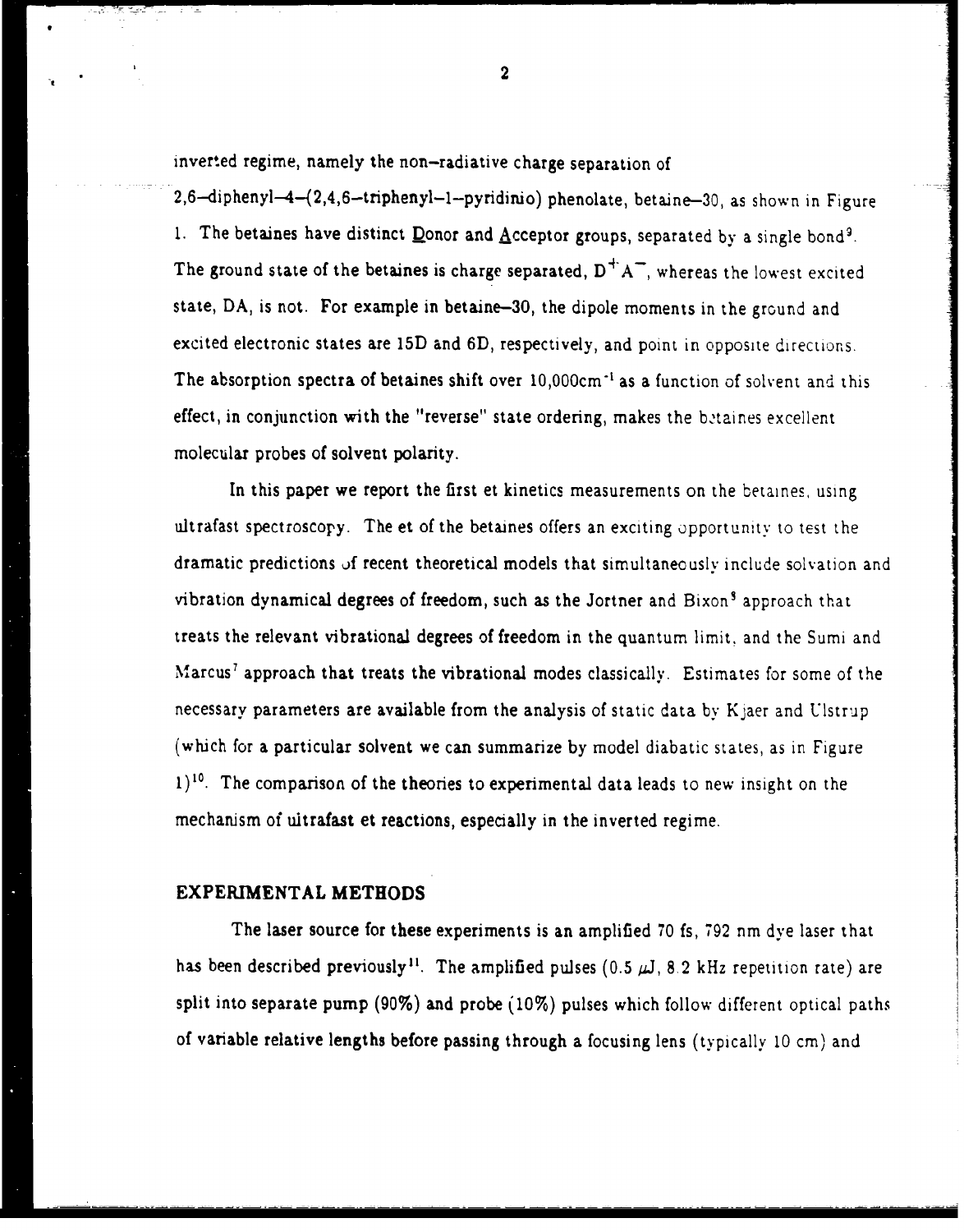crossing in the sample (spot size  $100\mu$ m). The pump induced absorption change of the probe pulse in the sample is detected with a boxcar averager. The instrument response function, obtained by measuring the optical Kerr effect in water, is 100 fs (FWHM).

All solvents used were of spectroscopic grade and were further distilled over calcium hydride to reduce water impurities, if necessary. Betaine-30 was purchased from Aldrich and used without further purification. Static absorption spectra were taken and found to be in good agreement with previously reported spectra<sup>9</sup>. The methods used for probing with continuum light will be discussed in a subsequent paper.

### RESULTS

We have made transient pump-probe measurements on betaine- $30$  in various. solvents, and as a function of temperature in limited cases. Most of the measurements have been made with identical pump-probe wavelengths,  $\lambda_{\text{pump}} = \lambda_{\text{probe}} = 792$ nm. the wavelength of our 270fs laser. A few measurements were made with different probe wavelengths, using wavelength selected "continuum light" as a probe.

The pump-probe transients were analyzed by a convolute-and-compare algorithm using a multi-exponential model decay and the instrument response function, see Table 1. Each of the measurements in Table **I** corresponds to the average of several separate experiments. The uncertainty in the fitting parameters is about 15%.

The main goal of these experiments is to measure the rate of ground state recovery, i.e., et. The basic notion is to deplete the D<sup>+</sup>A<sup>-</sup> population with the pump (excitation) pulse causing a "transient bleach", which recovers with a rate,  $k_{e}$ .

For the betaine-30 in non-polar solvents such as benzene, the laser wavelength is near the CT absorption maximum, see Table 1. The observed transient optical density signal in non-polar solvents, e.g. benzene in Figure 2a, shows the expected bleach followed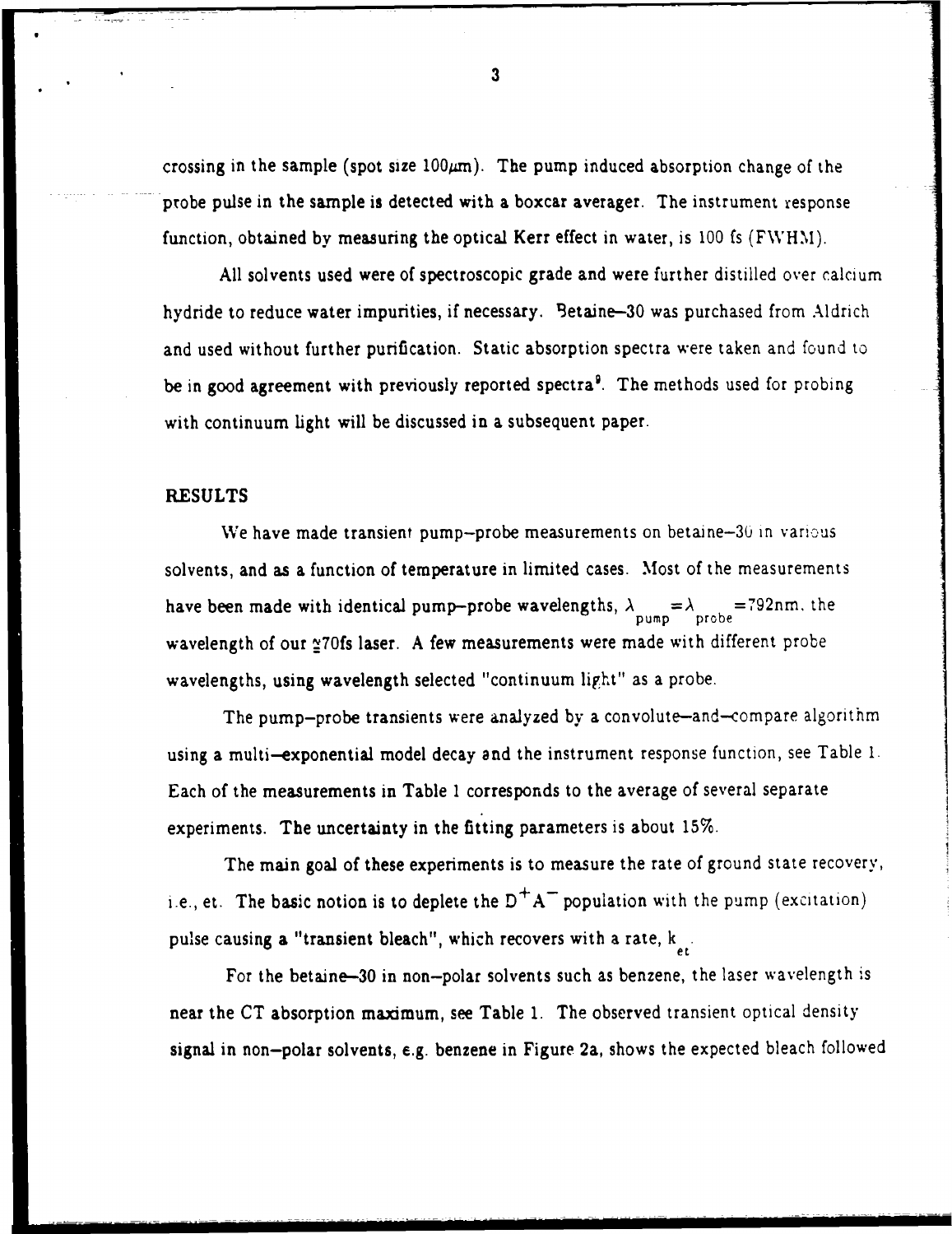by a single exponential recovery. The transient data in non-polar solvents shows, in certain cases, an unresolvably rapid (<50fs) component which we attribute to a coherent artifact. This component of the transient can be ignored in the determination of  $k_{\text{gt}}$ . Some of the transients in non-polar solvents show a residual bleach of  $<5\%$  at long times, i.e. >10ps. This residual, unrecovered signal may be due to a small yield of DA triplets or perhaps to biphotonic destruction of the compound. (At high laser fluences we observe a permanent bleach of the CT absorption.)

The transient pump-probe signal for betaine in polar solvents is more complicated than in non-polar examples. The absorption maximum of betaine-30 in these environments is shifted to the blue of 792nm. Thus, the pump and probe light is at the red edge of the CT spectrum, which makes this experiment especially sensitive to temporal ey plution of the band-shape, as solvation and vibrational relaxation occurs.

Consider, for example, the transient absorption signal of betaine-30 in acetone (Figure 2b). The sign reversal is apparently associated with a relaxation phenomenon. We attribute the early decay to ground state bleach recovery ( $\tau = 0.65$  ps) and the later signal of opposite sign (transient absorption) to a relaxation effect, such as a rapid red shift of the absorption band due to the local deposition of heat from the et process followed by cooling.

For the intermediate polar solvents, triacetin, ethyl acetate, and methyl acetate the contribution from the apparent relaxation efrect is small enough that accurate values for  $k_{1}$  can be obtained from the transient absorption signals. However, for the most polar solvents, acetone, benzonitrile, propylene carbonate, and acetonitrile the apparent relaxation effect is so significant that the  $\tau$ , values should only be used as a rough estimate of **k** et

Mote reliable measurements of k in polar solvents can be made by probing at  $\frac{e}{dt}$ . The shorter wavelengths near the band maximum. Preliminary data of this type are shown for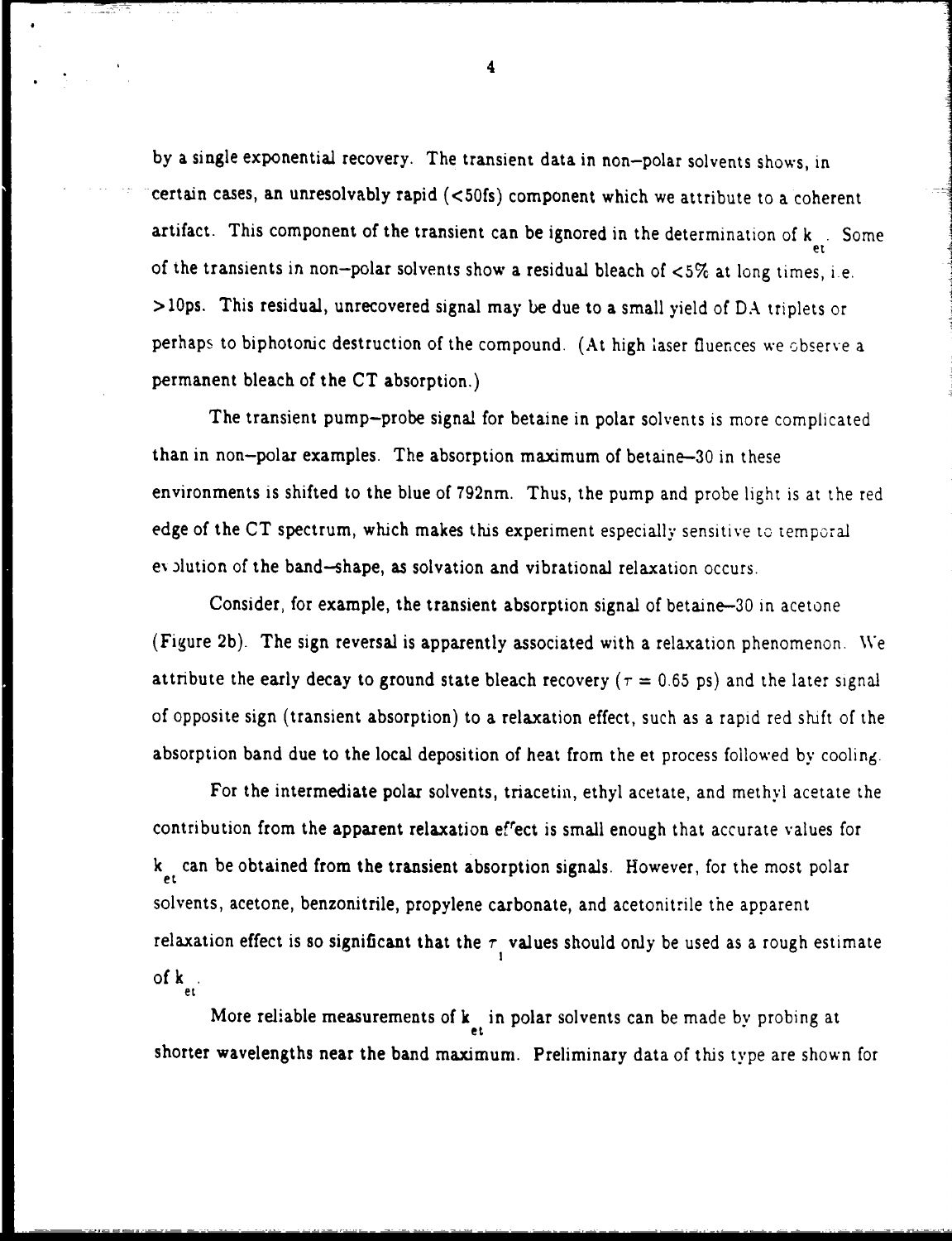acetone in Figure 3. The signal shows a bleach recovery with no noticeable relaxation induced sign reversal. The recovery time from these data (Figure 3) is 1.2 **\*** 0.4ps. The discrepancy between this value and the 0.65 **\*** 0.2ps recovery time measured with a 792nm probe attests to the fact that the  $\tau$  in Table 1 for the most polar solvents is only an order-of-magnitude estimate for  $k_{at}$ 

Figure 4 portrays the effect of temperature on the transient pump-probe signal of betaine-30 in triacetin (GTA). The inverse of average bleach recovery time constants are given in Table 2. The ground state recovery time  $\tau$ <sub>,</sub> changes **K**,  $\omega$ , thly a factor of 2 in this temperature range.

We have also studied the effect of pump light intensity on the transient pump-probe signal. A variation of the pump intensity over a factor of **10** produces no detectable change in the dynamics. The dynamics are also unaffected by the relative polarization of the pump and probe beams.

### DISCUSSION

The electron trarsfer rates of betaine-30 in various solvents are listed in Table 2 along with other useful information. These are the first data, to our knowledge, on et in the inverted regime between a strongly coupled  $(V_{e1}^{\alpha}$  2900cm<sup>-1</sup>)<sup>12</sup> donor-acceptor system. There are a number of interesting qualitative effects that are worth noting before we begin a quantitative comparison to theory. Foremost, the rates are extraordinarily similar despite a large variation in solvent polarity, solvent relaxation time, and temperature.

Some anticipated trends are observed, but the effects are milder than expected, based on previous measurements on ultrafast et in the barrierless regime<sup>1,6</sup>. We begin analysis of the dependence of  $\mathbf{k}_{\epsilon}$  on  $\tau_{\epsilon}$ , by comparing et rates in solvents of similar polarity, so that energetic effects due to solvent polarity are minimized An especially

 $5\phantom{.0}$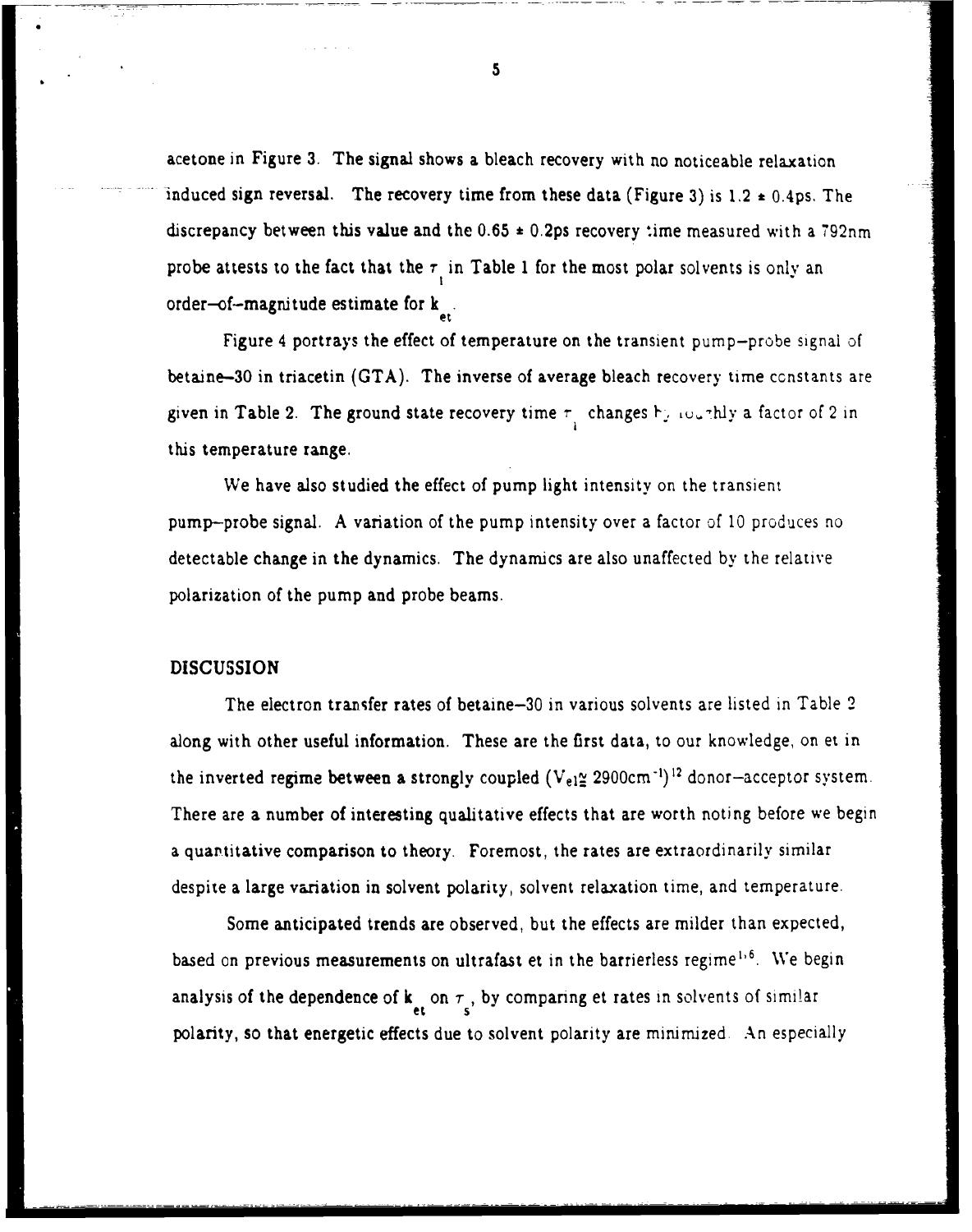appropriate measure of solvent polarity is the popular  $E_T(30)$  scale, which is nothing more than the energy  $r^2$  ine absorption maximum of betaine-30 (expressed in kcal/mol)<sup>9</sup>.

Limiting the comparison to solvents of similar  $E_T(30)$ , a mild correlation between k<sub>at</sub> and  $1/<\tau$  is observed. This effect is obviously not the k<sub>et</sub>  $\frac{\alpha}{2}$  1/ $<\tau$  > that has been observed for barrierless and normal regime et reactions<sup>1,6</sup>. Furthermore, the rate of electron transfer tends to be greater than the solvation rate,  $1/<\tau$ , and is, in some cases much greater.

There is also a mild increase in the et rate as solvent polarity is increased. At first glance, this is opposite to our expectations for a charge separation reaction in the inverted regime because, as the solvent polarity increases, the driving force,  $\Delta G^O$ , should become more exothermic. This should drive the system further into the inverted regime. However, using Kjaer and Ulstrup's estimates of  $\lambda$  and  $\Delta G^0$  for the related compound betaine-26, it can be shown that the Marcus barrier,  $\Delta G^T$ , which is a function of  $\lambda$  and  $\Delta G^T$ , apparently decreases as the solvent polarity increases, see Table 3. A more extensive analysis of this surprising effect will be reported in a subsequent paper.

Finally, there is a mild decrease in  $k_{\text{et}}(E_A = 380 \text{ cm}^{-1})$  as the temperature is lowered in Table 2, but the effect is much smaller than would be expected from Marcus' theory, see below.

### **k** according to a classical model for the vibrational modes

Sumi and Marcus recently gave a theoretical treatment for the effect of intramolecular vibrations and solvent diffusion on the et rate'. The vibrational coordinates are treated classically. Essentially all the information required to predict  $k_{\text{at, SM}}$  from the Sumi and Marcus model has been estimated by Kjaer and Ulstrup, employing a bandshape analysis of the CT absorption band<sup>10</sup>. Unfortunately, the latter analyzed betaine-26 rather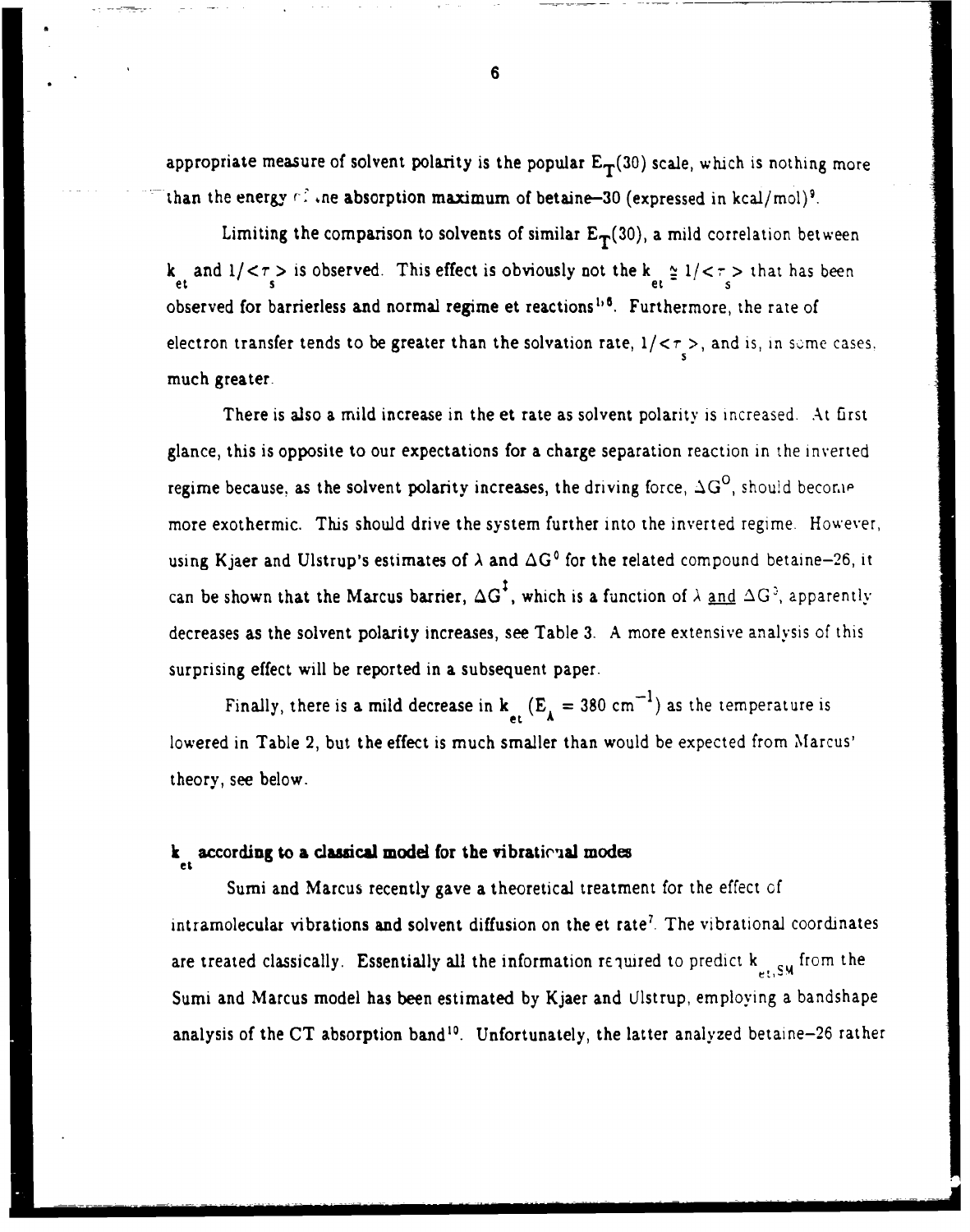than betaine-30, but these compounds are similar enough that the estimates are suitable at this level of comparison.

The Kjaer and Ulstrup analysis can be reformulated to give the contribution to the total reorganization energy,  $\lambda$ , namely a low frequency (classical,  $\lambda$ <sub>class</sub>) component and a high frequency (quantum mechanical,  $\lambda_{QM}$ ) component. In addition, their analysis yields an effective frequency of the the quantum mechanical mode,  $\nu_{0M}$ . The value in a few representative polar solvents are shown in Table 3. By extrapolating the data for polar solvents in Figure 3 of Kjaer and Ulstrup to the "gas phase intercept" it is possible to apportion  $\lambda$  to solvent and vibrational contributions  $(\lambda$  class-vib<sup>= 150cm<sup>-1</sup>), as shown</sup> in Table 3. We estimate that the appropriate frequency for the low frequency contribution to the vibrational reorganization energy is 50cm<sup>-1</sup>, a typical low frequency vibrational mode (although the conclusions of this paper are unchanged if a frequency as large as 200cm **"** were assumed to be the appropiate frequency instead). The additional quantities we need are the electronic matrix element,  $V_{e_1}$ , which is estimated from the Marcus-Hush expression<sup>12</sup>, and the average solvation time  $\langle \tau \rangle$  which is available from transient Stokes shift measurements<sup>13</sup> or, alternatively, dielectric relaxation data<sup>14</sup> (using a standard procedure for calculating  $\langle \cdot, \cdot \rangle$ .

Using the parameters in Table 3 it is easy to show that  $k_{\text{at}}$  is predicted to be in regime of Sumi/Marcus in which the reactant concentration decays as a single exponential (with  $\Delta G^{\dagger}/k_{B}T >> 1$ ). The expression for  $k_{et}$  in this limit may be found in eqn 8.8 of reference **7.**

The predicted rates are many orders of magnitude slower than the observed rates! In addition, the predicted activation energy  $(\Delta G_{SM}^{\ddagger})$  in triacetin is much bigger than the observed activation energy  $(E_A = 380 \text{ cm}^{-1})$  near room temperature i.e. a factor of about 6--9. Apparently, the deficiency of the Sumi and Marcus theoretical expressions for our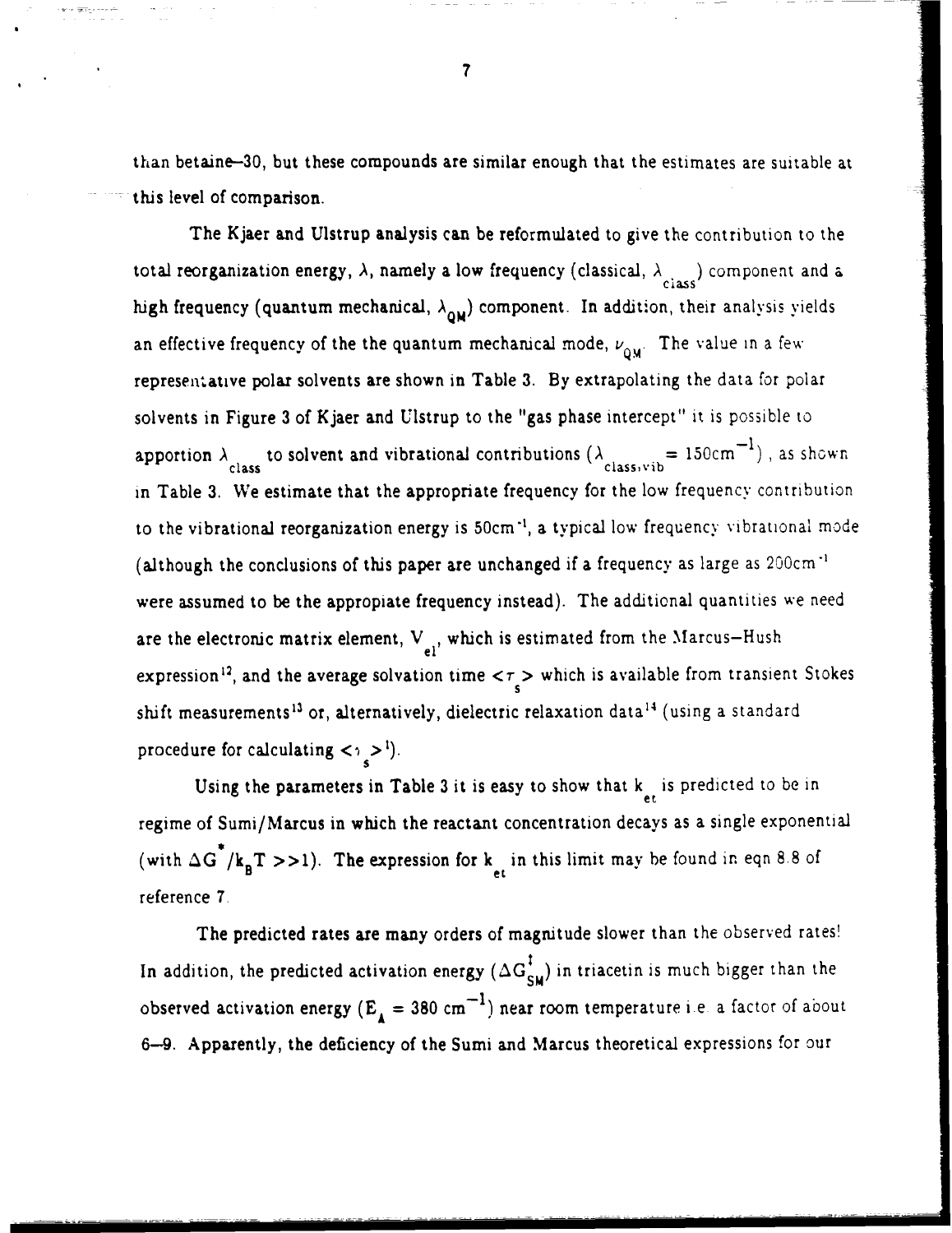purposes here can be largely attributed to the classical treatment of the vibrational modes. High frequency accepting modes are known to play an important role in the inverted regime $:5.16$ .

### quantum mechanical treatment of the vibrational modes

Jortner and Bixon recently reported a modification of the outer sphere et model **3** to incorporate high frequency accepting modes. An explicit expression was given for  $k_{\mu\nu}$ , which corresponds to a *sum* over parallel vibronic channels,

$$
\mathbf{k}_{\mathbf{e}t,\mathbf{JB}}^{\mathbf{on}} = \mathbf{k}_{\mathbf{NA}}^{\mathbf{on}} / (1 + \mathcal{H}_{\mathbf{A}}^{\mathbf{(n)}})
$$
 (3)

where n refers to the quantum level of the high frequency accepting mode in the product state (in our case  $D^+A^-$ ).  $\mathbf{k}_{\mathbf{NA}}^{on}$  is the nonadiabatic rate constant for each vibronic channel, .e.

$$
k_{\mathbf{NA}}^{\text{on}} = A_{\mathbf{NA}} | < 0 | \mathbf{n} > |^{2} \exp \Big[ -\frac{\left( \Delta G_{n}^{\text{o}} + \lambda_{s}^{\text{o}} \right) v_{n}^{2}}{4 \lambda_{s}^{\text{o}} \left( 1 - v_{n}^{\text{N}} \right)^{2}} \Big] \tag{4}
$$

where  $A_{NA}$  is given as

$$
A_{\mathbf{NA}} = \frac{2 \pi V^2}{\hbar (4 \pi \lambda_{\text{colv, J B}} k_B T)^{\frac{1}{2}}}
$$
(5)

and  $\Delta G^0$  is the modified driving force for each channel. n

$$
\Delta G_n^0 = \Delta G^0 + nh\nu_{QM} \tag{6}
$$

the remaining term is the adiabaticity parameter,

$$
\mathcal{H}_{A}^{(n)} = \frac{4 \pi V^{2} < \tau >}{\hbar \lambda_{s=0 \ 1 \ v, J B}} |<0|n> |^{2}
$$
 (7)

which if  $\gg$  1 if a particular channel is electronically adiabatic.

The Jotner/Bixon model only considers high frequency, quantum mechanical vibrational modes. We, therefore, assumed that all of the (low frequency) reorganization energy is associated with the solvent, i.e.  $\lambda_{\text{solv},JB} \ncong \lambda_{\text{class}}$ . We will return to this point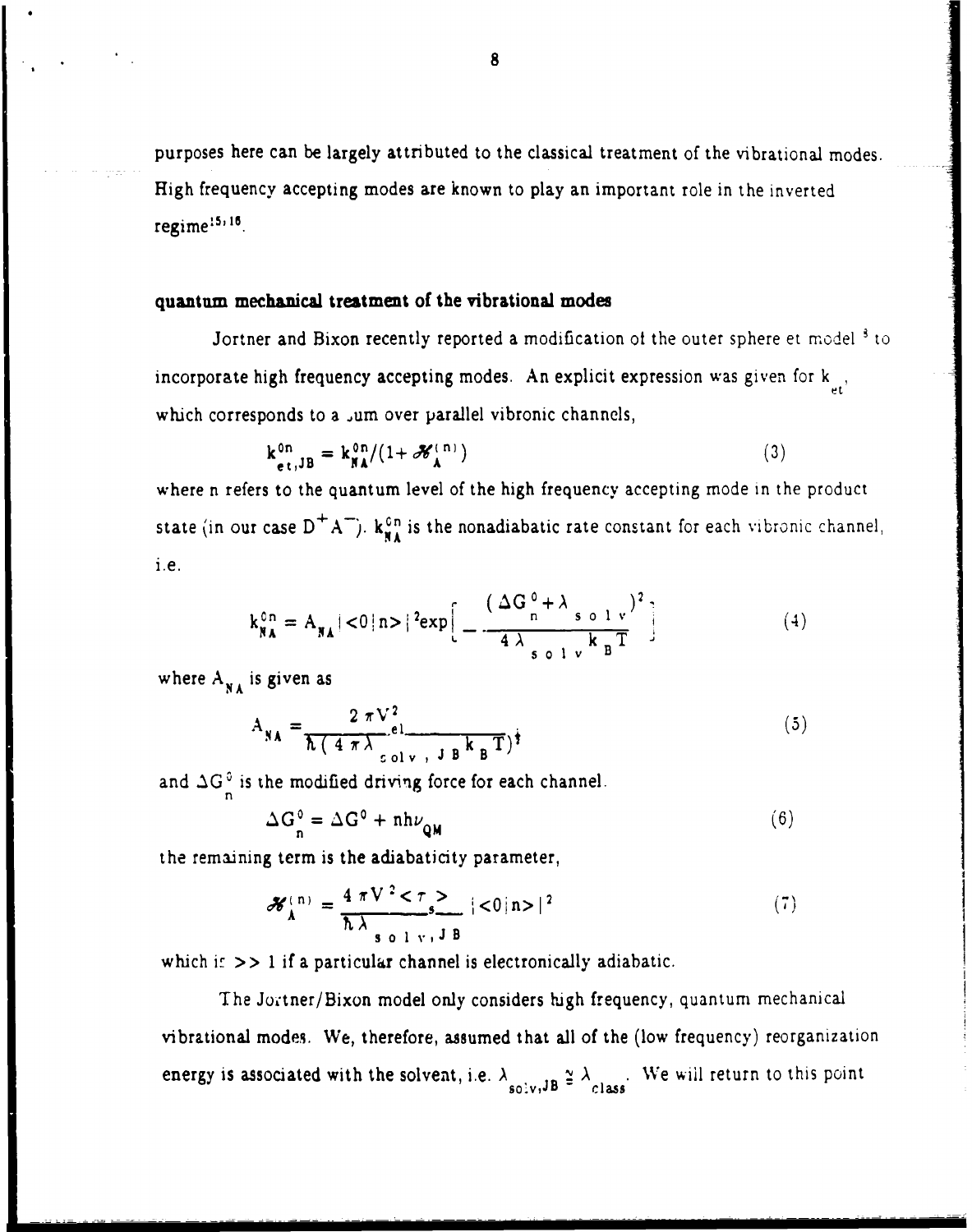below.

The Jortner/Bixon approach requires two more additional pieces of information than the Sumi/Marcus theory, namely the frequency,  $\nu_{QM}$ , and displacement,  $\Delta_{QM}$ , of the high frequency mode, which has also been determined by Kjaer and Ulstrup.

As expected from previous application of theory in the inverted regime, models that include high frequency accepting modes predict rates that are orders-of-magnitude more rapid than the classical vibrational mode model, see Table 3. For the betaines a close examination of eqn 4 reveals that most of the rate is carried by a two vibronic channels (n=4 and 5) both of which have a small effective barrier. These two particular channels are almost in the barrierless regime and are solvent controlled, i.e., $k_{\text{max}} \le 1/\langle \tau \rangle$ . The Jortner/Bixon predictions are much closer to the experimental results than the purely classical model. This dramatic effect is a strong indication of the importance of high frequency accepting modes in the product state.

The analysis here employs only a single high frequency mode. A multimode approach would undoubtely lead to several channels each with a small activation energy. Consequently, the Jortner/Bixon prediction for betaine is effectively leading to a barrierless et rate, with  $k_{et} \approx 1/\langle \tau \rangle$ . In fact, this result is general, i.e., et reactions in the inverted regime w.th very large  $V_{el}$  and moderate vibrational displacements of high frequency modes, should exhibit  $k_{et} \approx 1/\langle \tau_s \rangle$ . Physically, however,  $k_{et,JB}$  should not exceed  $1/\tau$  since the solvent coordinate is the accepting mode for at least some of the reaction energy, i.e., for each vibronic channel the energy deposited in the solvent coordinate is  $\Delta G^0 + nh\nu_{\alpha M}$ .

It is fascinating that  $k_{\text{et,obs}}$  in slowly relaxing solvent, for example triacetin, is orders-of-magnitude faster than  $k_{e,t,JB}$ . Indeed, in these environments  $k_{e,t} >> 1/ $\tau_s > 1$ .$ This strongly implies that besides the solvent, there must be an additional "energy bath"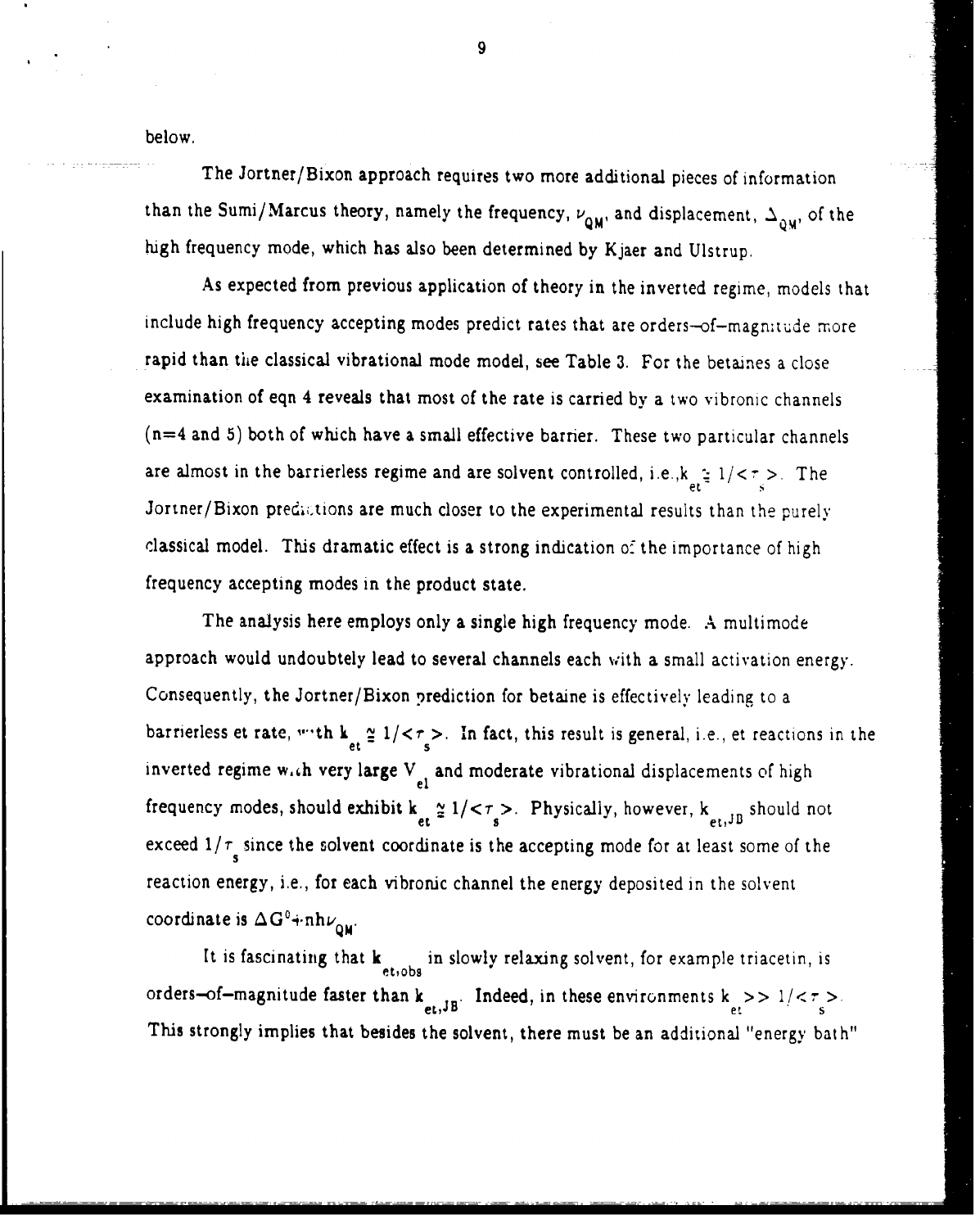that alleviates the energy mismatch  $(\Delta G^0 + nh\nu_{QM})$  in these environments. The correlation time of this (hypothetical) bath is apparently much less than  $\langle \tau_z \rangle$  in these environments.

### beyond the Jortner/Bixon and Sumi/Marcus models

We have very little information on the physical nature of the additional bath modes. It may be that this bath involves low frequency vibrational modes of betaine-30. If this turns out to be the case, and the relaxation time of this mode,  $\tau_{\text{bath}} \ll 1/k_{\text{et}}$ , then one can envision a hybrid of the Jortner/Bixon and Sumi/Marcus models. We now briefly consider such a model. The basic idea is to use Jortner/Bixon theory to find the most efficient, non-adiabatic channel (n), where n refers to the quantum number of the final product vibrational level. After this level is identified, Sumi and Marcus theory can be used to calculate the rate using  $\lambda$  as the vibrational reorganization energy. Although this procedure is a crude approximation, it does lead to interesting insight on the betaine kinetics.

To consider this further we need to summarize the basic Sumi/Marcus theory. The model involves a two-dimensional free energy surface,  $G(X,q)$ , spanned by the solvent coordinate, X, and the vibrational, nuclear coordinate, q. The coordinate X diffuses under the influence of the potential, with a diffusion constant, D, that can be related to  $\langle \tau \rangle$ . During the diffusion, the reactant changes into product (et) with a probability rate constant,  $k(X)$ . In terms of the probability distribution function,  $P(X)$ , the key equation is

$$
\frac{\delta P}{\delta t} = D \frac{\delta^2 P}{\delta X^2} + \frac{D}{k_B T} \frac{\delta}{\delta X} \left[ P \frac{\delta V}{\delta X} \right] - k(X)P \tag{8}
$$

which can be solved in different limits by a varity of methods.

 $k(X)$  in the Sumi/Marcus theory is given by

$$
\mathbf{k}(\mathbf{X}) = \nu_{\mathbf{q}} \exp\left[-\frac{\Delta G^*(\mathbf{X})}{\mathbf{k}_{\mathbf{B}} T}\right]
$$
(9)

**B0**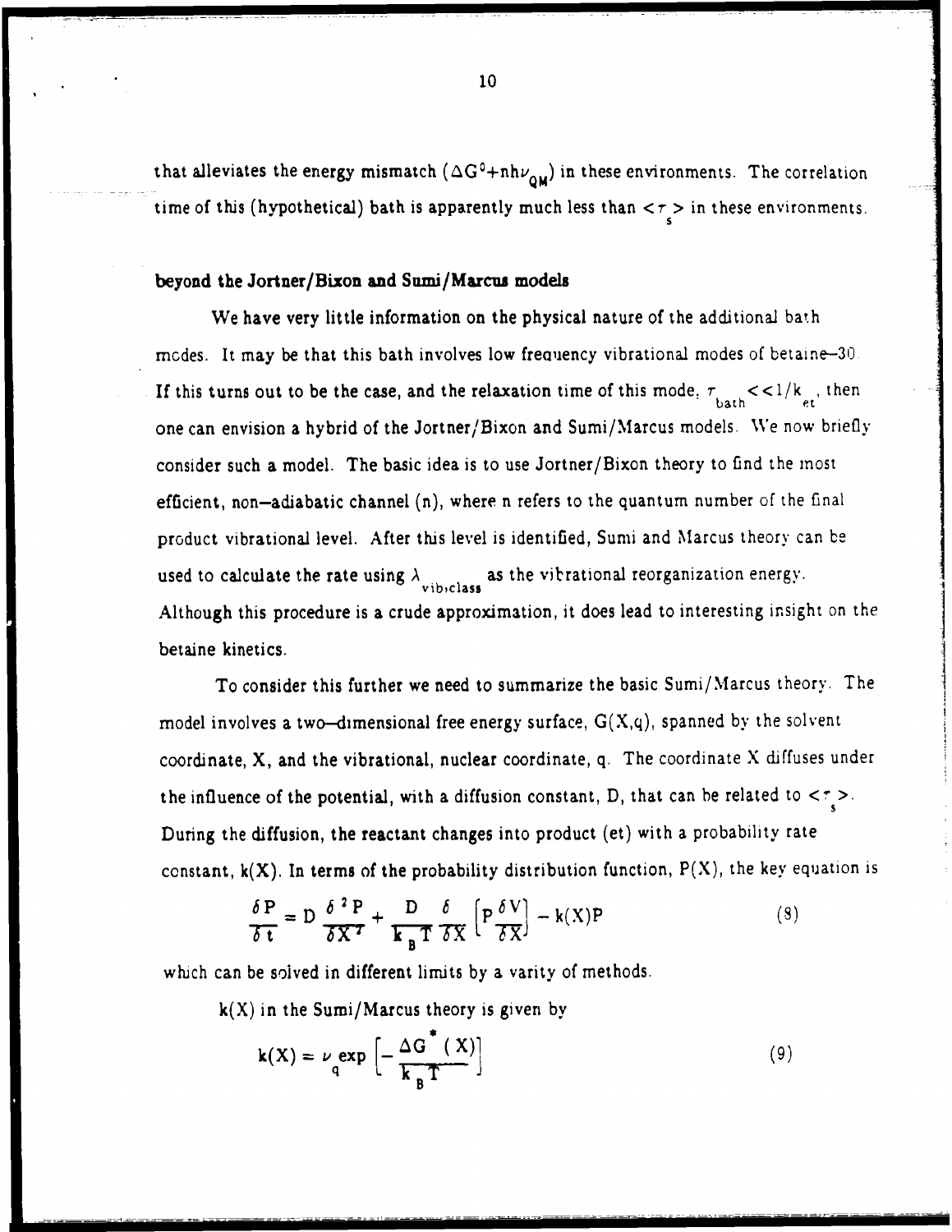where  $\mathbf{k}(X)$  is the X dependent et rate,  $\nu$  is the frequency factor for the et along q, as discussed below, and  $\Delta G^*(X)$  is the solvent coordinate dependent activation energy given as

$$
\Delta G^*(X) = \frac{1}{4 \lambda_{vib}} \left[ (2\lambda_{solv})^{\frac{1}{2}} X - (\lambda_{vib} + \lambda_{solv} + \Delta G^0) \right]^2
$$
 (10)

where  $\lambda$  is the solvent reorganization energy, and  $\lambda$  is the vibrational reorganization energy.

If we take the point of view of a hybrid Jortner/Bixon and Sumi/Marcus treatment, then  $\lambda_{vib}$  in eqn 10 should be identified with  $\lambda_{vib}$ . In contrast, the effect of the high frequency reorganization energy,  $\lambda_{\text{vib},\text{QM}}$ , should be treated quantum mechanically, as in the Jortner/Bixon theory. Accordingly,  $\Delta G^O$  in eqn 10 should be replaced by

$$
\Delta G_n^0 = \Delta G^0 + nh\nu_{QM} \tag{11}
$$

where n is the number of vibrational quanta in the specific channel. The vibrational frequency factor  $\nu$  is given by eqn 12, which includes a dressed matrix element  $V_{n}^{2}=V_{el}^{2}$  | <0|n >|<sup>2</sup>,

$$
\nu_{q} = \left[ V_{n}^{2} / \hbar \right] \left[ \pi / \lambda_{vib} k_{B} T \right]^{\frac{1}{2}}
$$
 (12)

For Betaine-30 the moderate  $|<0|7>$  **Perandicular Factor leads to ultrafast** vibronic et through the n=7 channel by maintaining a large preexponential factor in  $k(X)$ .

$$
k(X) = \nu \underset{q}{\exp}(-\Delta G_n^*(X)/k_B^T) \approx 10^{11} \exp(-\Delta G_n^*(X)/k_B^T)
$$
 (13)

There is a small activation energy  $\Delta G^{T}(X) \approx 2k_B T$  at the value of the reaction coordinate  $(X=(2\lambda_{s_0y})^{\frac{1}{2}})$ , or  $X_i=0$  **)** that corresponds to the region prepared by the laser excitation at t=0. A small, fractional variation in  $h\nu_{QM}$  would lead to  $\Delta G^*(X) \ncong 0$ ; this is probably close to the actual situation because betaine undoubtedly has a number of displaced modes which are not included in this analysis. Therefore, the hybrid model predicts that  $k(X_t = 0)$ **z** 10 **",** if additional vibrational enhancements are included.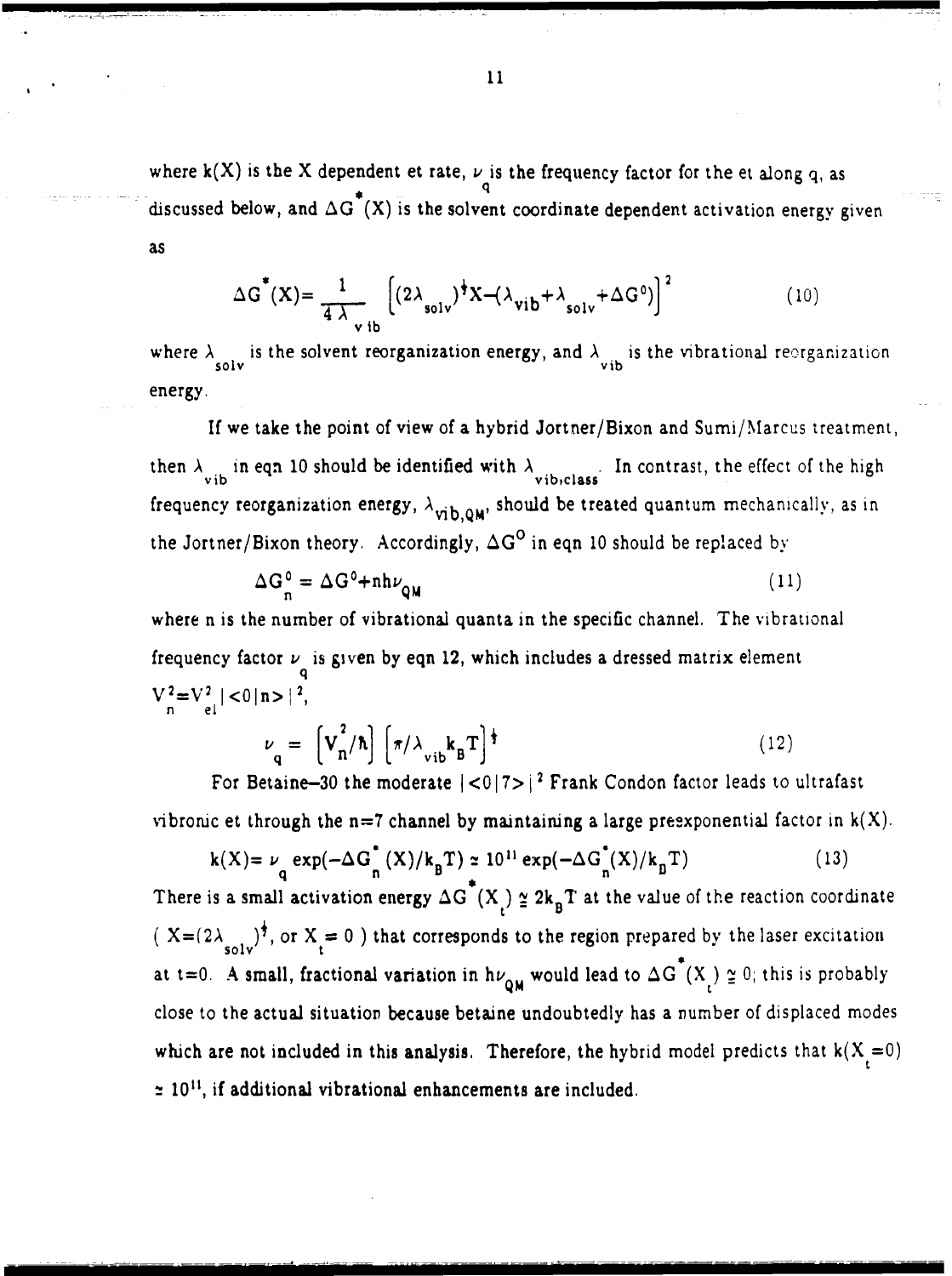In slowly relaxing solvents the rate of et of laser prepared solution should be much faster than the rate of solvent diffusion such that the reaction is in the "no diffusion limit" of Sumi/Marcus. Thus, for a slow solvent such as GTA, the rate should be on the order of  $10^{11}$  sec<sup>-1</sup>, and  $k_{\text{et}}(X_t=0) >> 1/\tau_s$ . This hybrid is in better agreement with experiment than either of the models alone.

### **CONCLUSIONS AND** SUMMARY

Transient pump-probe measurements have been made on Betaine-30, the solvent polarity probe. Th\_ transient data has been analyzed to measure k **,** the electron transfer rate constant, in polar solvents for this inverted regime et. The observed rate constant, k , in various polar solvents is over a factor of **105** bigger than is predicted by the standard, classical, implementation of Marcus theory, using Kjaer and Ulstrup's estimates of the necessary parameters. In contrast, a quantum treatment of the vibrational modes by Jortner and Bixon, predicts that the rate should be approximately  $k_{et,JB} \approx \frac{1}{\sqrt{\tau}}$ . This is **S** close to the experimental results  $(2 \t10^{12} \text{ sec}^{-1})$  in typical polar aprotic solvents. However, in highly viscous, slowly relaxing solvents,  $k_{et,JB} << k_{et,obs}$ . This is taken as evidence that the accepting mode for the et in these environments is not the "conventional" solvent coordinate. It is shown that a hybrid of the Jortner/Bixon and Sumi/Marcus theories can physically account for the results. The kinetic behavior of Betaine-30 in slowly relaxing

solvents is shown to be in the "diffusionless limit" of the hybrid, generalized Sumi-Marcus/Jortner-Bixon picture.

#### **ACKNOWLEDGEMENTS**

This research has been supported by the Office of Naval Research. E. Akesson gratefully acknowledges a post-doctoral fellowship from NFR.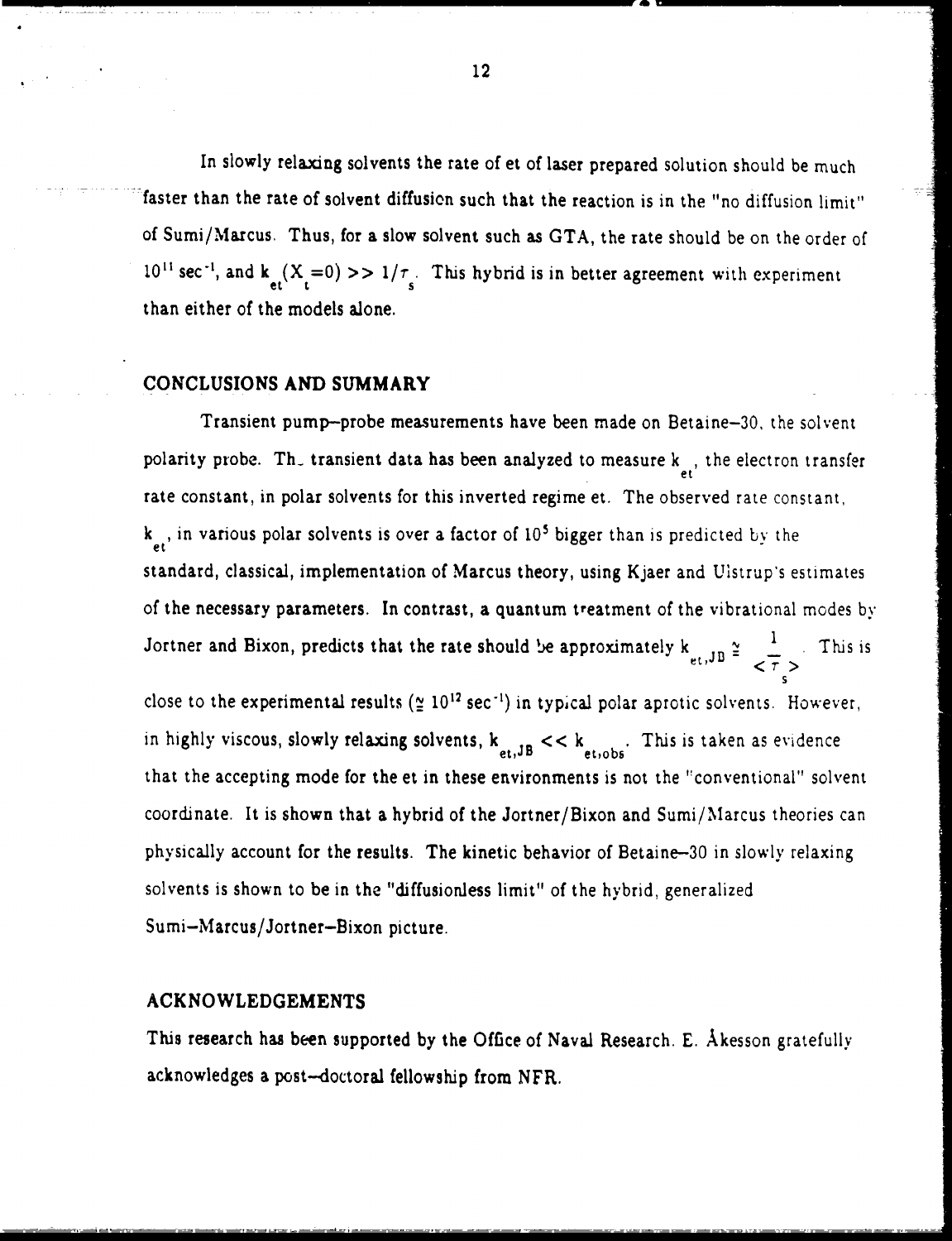### **REFERENCES**

- **1.** (a) P.F. Barbara and W. Jarzeba, Adv. Photochemistry, 15, **1** (1990); (b) M. Maroncelli, **J.** Maclnnis and G.R. Fleming, Science, 243, 1674 (1989); (c) J.D. Simon, Acc. Chem. Res., 21, 128 (1988); (d) M.J. Weaver and G.E. McManis III, Acc. Chem. Res., 23, 294 (1990).
- 2. J.T. Hynes, **J.** Phys. Chem., 90, 3701 (1986);
- 3. L.D. Zusman, Chem. Phys. 119, 51 (1988).
- 4. I. Rips and **J.** Jortner, **J.** Chem. Phys., 87, 2090 (1987), and references therein.
- 5. (a) T. Fonseca, J. Chem. Phys. 91, 2869 (1989), (b) T. Fonseca, Chem. Phys. Lett. 162, 491 (1989)
- 6. T.J. Kang, W. Jarzeba, P.F. Barbara and T.Fonseca, Chem. Phys. 149, 81 (1990).
- 7. (a)H. Sumi and R.A. Marcus, **J.** Chem. Phys. 84, 4894 (1986);(b) W. Nadler and R.A. Marcus J. Chem. Phys. **86,** 3906 (1987)
- 8. **J.** Jortner and M. Bixon, **J.** Chem. Phys. 88, 167 (1988).
- **9.** (a) C. Reichardt, Molecular Interactions, vol 3, eds. H. Ratajczak and W.J. Orville-Thomas, John Wiley & Sons Ltd. (1982); (b) K. Dimroth, C. Reichardt, T. Siepmann and F. Bohlmann, Justus Liebigs Ann. Chem. 681, **1** (1963); (c) C. Reichardt, Angew. Chem. Int. Ed. Engl. 18, 98 (1979).
- **10.** A.M. Kjaer and **J.** Ulstrup, **J.** Am. Chem. Soc. 109, 1934 (1987).
- 11. M.A. Kahlow, W. Jarzeba, T.P. DuBruil and P.F. Barbara, Rev. Sci. Instrum. 59, 1098 (1988).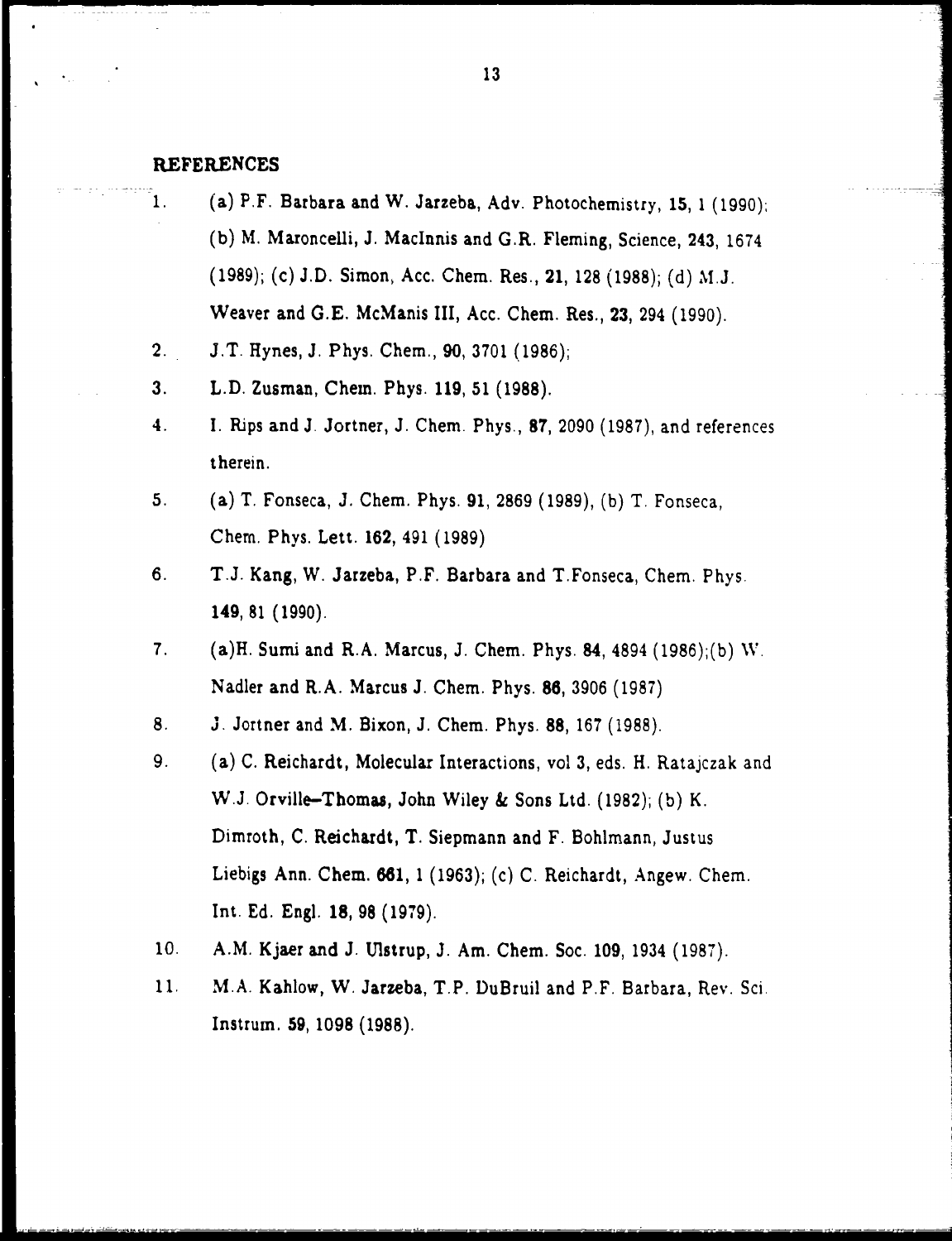- 12. For example, the electronic matrix element for betaine-26 in iodobenzene can be estimated from  $\epsilon_{\texttt{max}}$ , the bandwidth and the central frequency using the data in reference **10** and the Hush relationship: see N.S. Hush, Prog. Inorg. Chem. 8, 391 (1967).
- 13. (a) M.A. Kahlow, W. Jarzeba, T.J. Kang and P.F. Barbara, J. Chem Phys. 90, 151 (1989); (b) W. Jarzeba, G.C. Walker, **A.E.** Johnson, and P.F. Barbara, Chem. Phys ,in press.
- 14. A.M. Ras and P. Bordewijk, Rec. Tray. Chim. 90, 1055 (1971).
- 15. For recent example see G.L. Closs and J.R.Miller, Science, 240, 440 (1988).
- 16. (a) S. Efrima and M. Bixon, Chem. Phys. Lett. 25, 341 (1974); (b) J. Ulstrup and J. Jortner, **J.** Chem. Phys. **63,** 4358 (1975).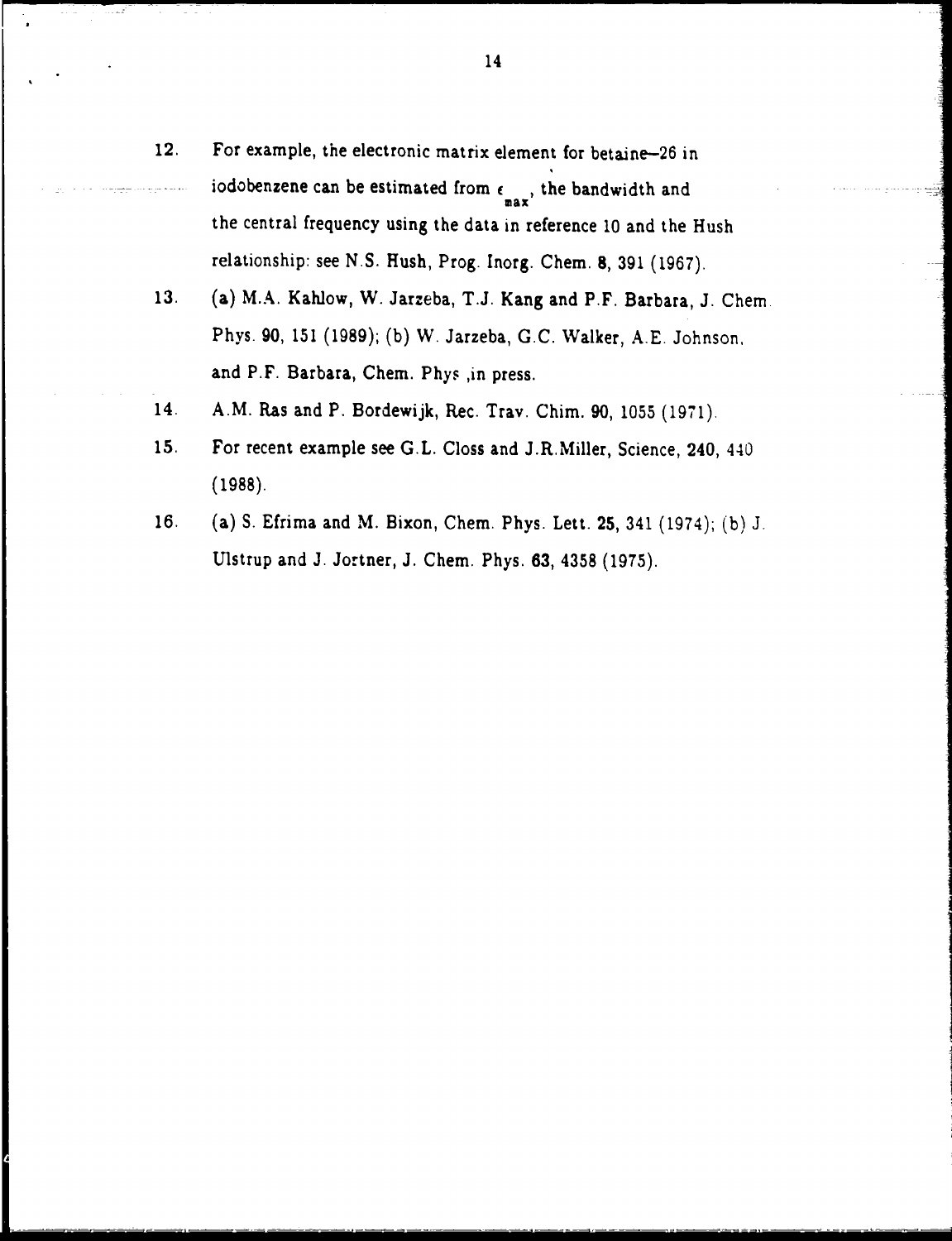| Solvent             | $\tau_1$ (ps) | $A_{1}$           | $\tau_{2}(\text{ps})$ | $A_2$    | $\lambda_{\texttt{max,CT}_{\texttt{bind}}}$ |
|---------------------|---------------|-------------------|-----------------------|----------|---------------------------------------------|
| propylene carbonate | 1.1           | 0.69 <sup>b</sup> | 5.8                   | $-0.31b$ | 621                                         |
| acetonitrile        | 0.5           | 0.67              | 2.0                   | $-0.33$  | 630                                         |
| acetone             | 0.7           | 0.65              | 2.3                   | $-0.35$  | 687                                         |
| benzonitrile        | 3.6           | 0.55              | 4.7                   | $-0.45$  | 690                                         |
| GTA <sup>c</sup>    | 3.4           | 0.92              | >30                   | $-0.08$  | 697                                         |
| methyl acetate      | 1.3           | 0.84              | 8.0                   | $-0.16$  | 725                                         |
| ethyl acetate       | 1.5           | 0.83              | 7.0                   | $-0.17$  | 761                                         |
| butyl acetate       | 2.0           | 1.0               |                       |          | 784                                         |
| metadichlorobenzene | 4.3           | 1.0               |                       |          | 784                                         |
| benzene             | 2.7           | 1.0               |                       |          | 840                                         |
| toluene             | 3.2           | 1.0               |                       |          | 855                                         |

Table 1. Multi-exponential Fit Parameters for the Transient Pump-Probe Signal of Betaine-30 in Various Solvents.<sup>8</sup>

<sup>a</sup> Temperature =  $293^{\circ}$ K.

 $A_1$  and  $A_2$  are the amplitudes of each exponential in the model decay function, see text.  $\mathbf{p}$ <sup>C</sup> GTA = triacetin.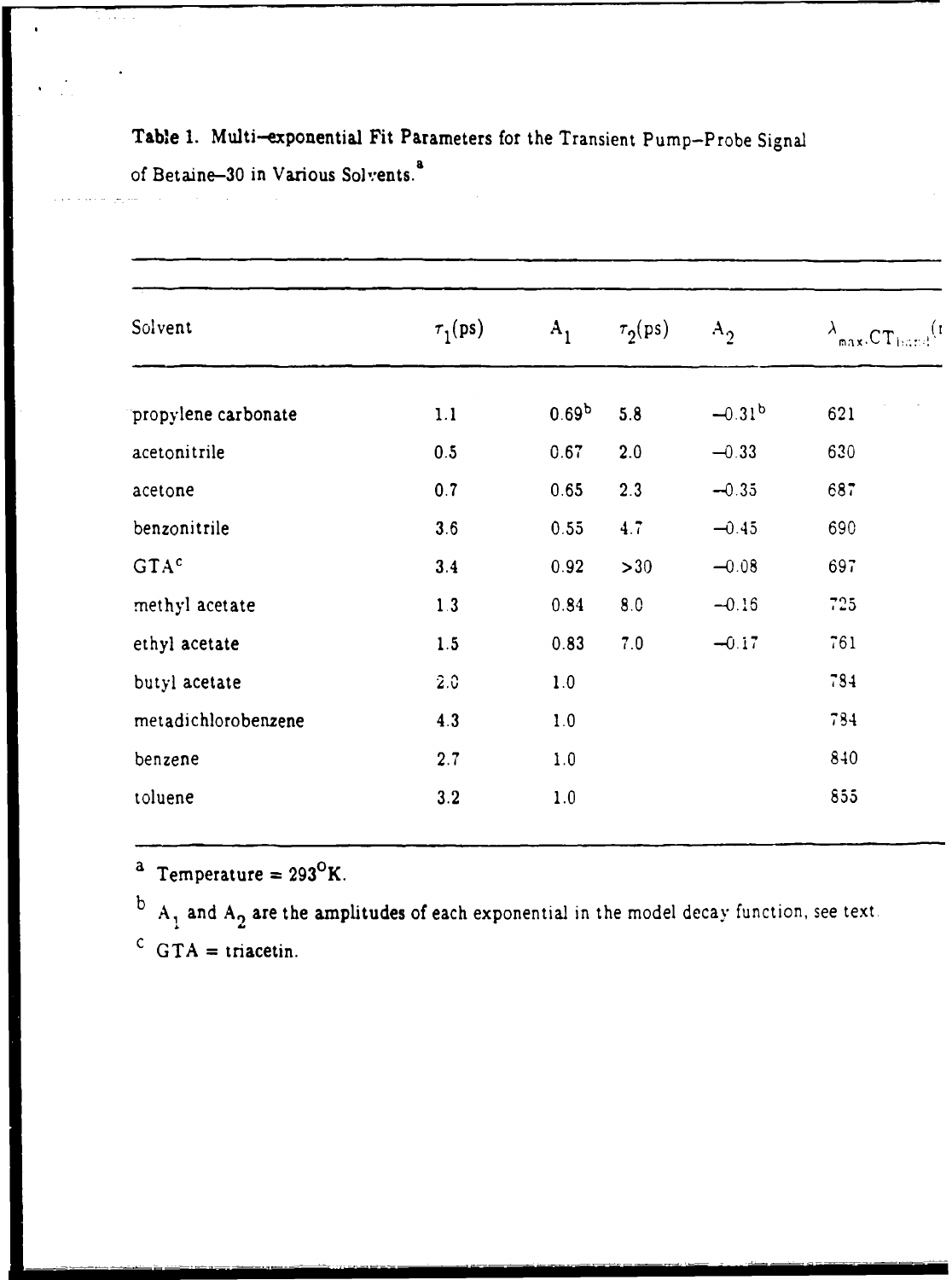| Solvent                       | $k_{et}$<br>$(10^{12}sec^{-1})$ | $1/<\tau_{s}>$<br>$(10^{12}$ sec <sup>-1</sup> ) | $E_T(30)$<br>$(kcalmc$ . |
|-------------------------------|---------------------------------|--------------------------------------------------|--------------------------|
| propylene carbonate           | 0.91                            | 0.29                                             | 46.6                     |
| acetonitrile                  | 2.0                             | 2.0                                              | 46.0                     |
| acetone                       | 1.4                             | 1.2                                              | 42.2                     |
| benzonitrile                  | 0.27                            | 0.21                                             | 42.0                     |
| $GTA, 263^OK^b$               | 0.22                            | $10^{-4}$                                        | 44.0                     |
| $GTA$ , 293 <sup>°</sup> $Kc$ | 0.29                            | 0.01                                             | 41.5                     |
| $GTA, 347^OK$                 | 0.44                            |                                                  | 36.7                     |
| methyl acetate                | 0.77                            | 0.60                                             | 40.0                     |
| ethyl acetate                 | 0.67                            | 0.38                                             | 38.1                     |
| butyl acetate                 | 0.5                             | 0.15                                             |                          |
| metadichlorobenzene           | 0.23                            |                                                  | 37.0                     |
| benzene                       | 0.37                            |                                                  | 34.5                     |
| toluene                       | 0.31                            |                                                  | 33.9                     |

### Table 2. Electron Transfer Rates of Betaine-30 Correlated with

Solvent Dynamics<sup>a</sup>

 $a$  The et rate constants were measured at 293 ${}^{0}$ K, except where otherwise indicated.

b Calculated from the dielectric data of reference 14.

 $c \sim \tau \sim$  for GTA at 293<sup>0</sup>K was estimated by the single wavelength method <sup>13</sup> using **s** transient fluorescence data at 480nm with Coumarin 153.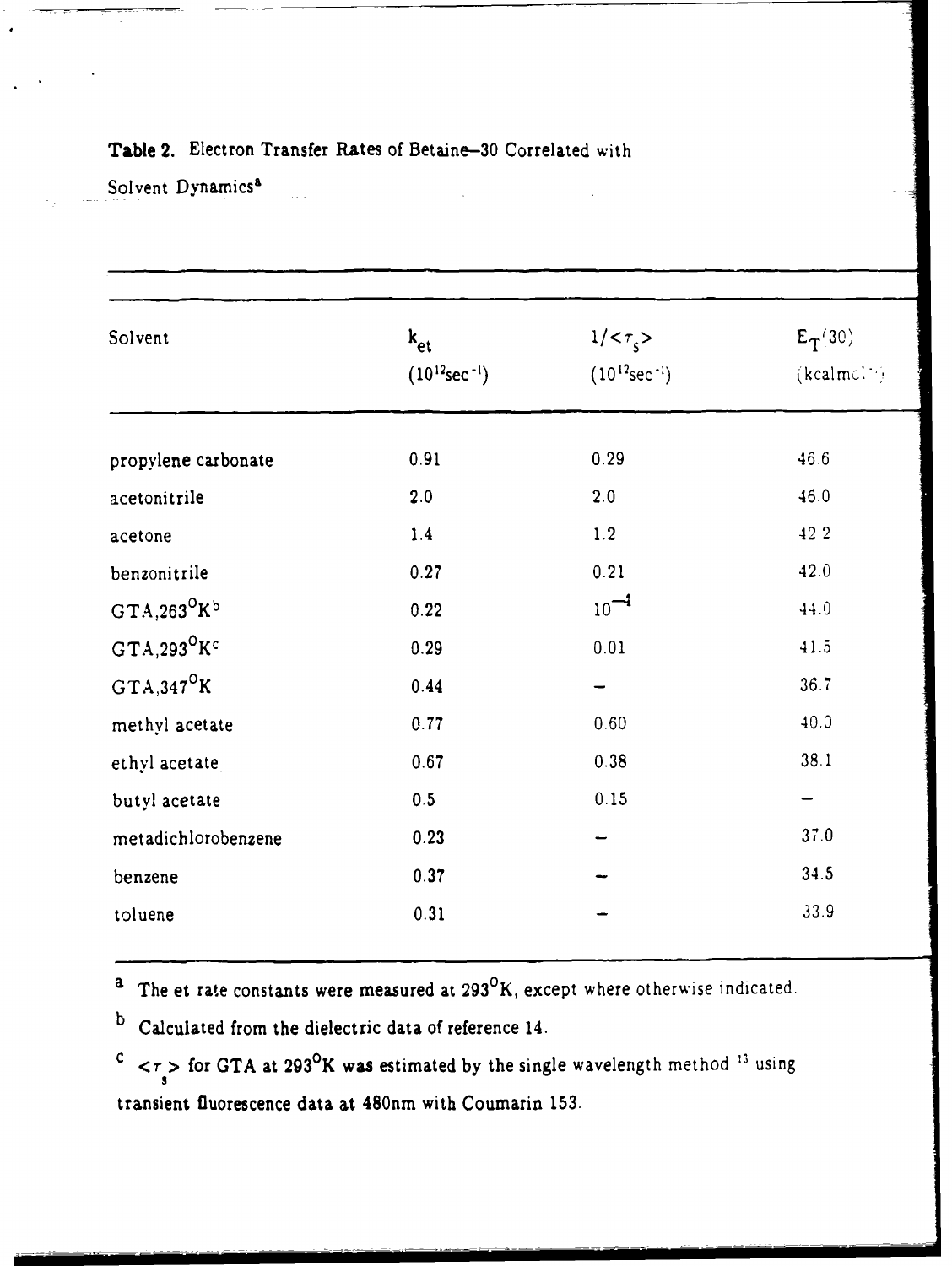| Solvent             |           | $\Delta G^{\circ}$ $\lambda_{\text{class}}$<br>$---(103 cm-1)$ | $\lambda$ sol |      | $\lambda$ QM $\mu$ QM | ı<br>$\frac{1}{5}$ | $k_{\mathrm{et,SM}}$<br>$\left(-\frac{10^{12} \text{sec}^{-1}}{2}\right)$ | $k_{\mathrm{et},\mathrm{JB}}$ | k<br>et,obs |
|---------------------|-----------|----------------------------------------------------------------|---------------|------|-----------------------|--------------------|---------------------------------------------------------------------------|-------------------------------|-------------|
| acetonitrile        | 9.6       | 3.3                                                            | 3.2           | 0.85 | 1.7                   | 2.1                | $10^{-3}$                                                                 | 1.6                           | 2.0         |
| acetone             | $9.5$ 2.7 |                                                                | 2.5           | 0.72 | 1.6                   | 1.49               | $10^{-5}$                                                                 | 0.84                          | 1.4         |
| benzonitrile        | 9.7       | 2.4                                                            | 2.3           | 0.66 | 1.6                   | 0.19               | $10^{-8}$                                                                 | 0.11                          | 0.27        |
| GTA, $263^{\circ}K$ | 9.6       | 3.0                                                            | 2.8           | 0.78 | 1.7                   | $10^{-4}$          | $10^{-9}$                                                                 | $10^{-4}$                     | 0.22        |
| GTA, $293^{\circ}K$ | 9.7       | 2.4                                                            | 2.4           | 0.66 | 1.6                   | $10^{-2}$          | $10^{-9}$                                                                 | $10^{-2}$                     | 0.29        |

| Table 3. Parameters, Calculated Rate Constants, and obligerved Rate Constants in Selected Solvents. |
|-----------------------------------------------------------------------------------------------------|
|-----------------------------------------------------------------------------------------------------|

 $a$  For GTA at 263<sup>o</sup>K, an interpolation between the estimated parameters<sup>10</sup> for betaine-26 in acetonitrile and benzonitrile was made, in order to predict the behavior in a solvent whose polarity lies between the polarities of those two. For GTA at 293°K, the parameters for benzonitrile were employed.

 $b \lambda_{\text{solv}}$  and  $\lambda_{\text{class}}$  differ by  $\lambda_{\text{class,vib}} = 150 \text{cm}^{-1}$ , see text.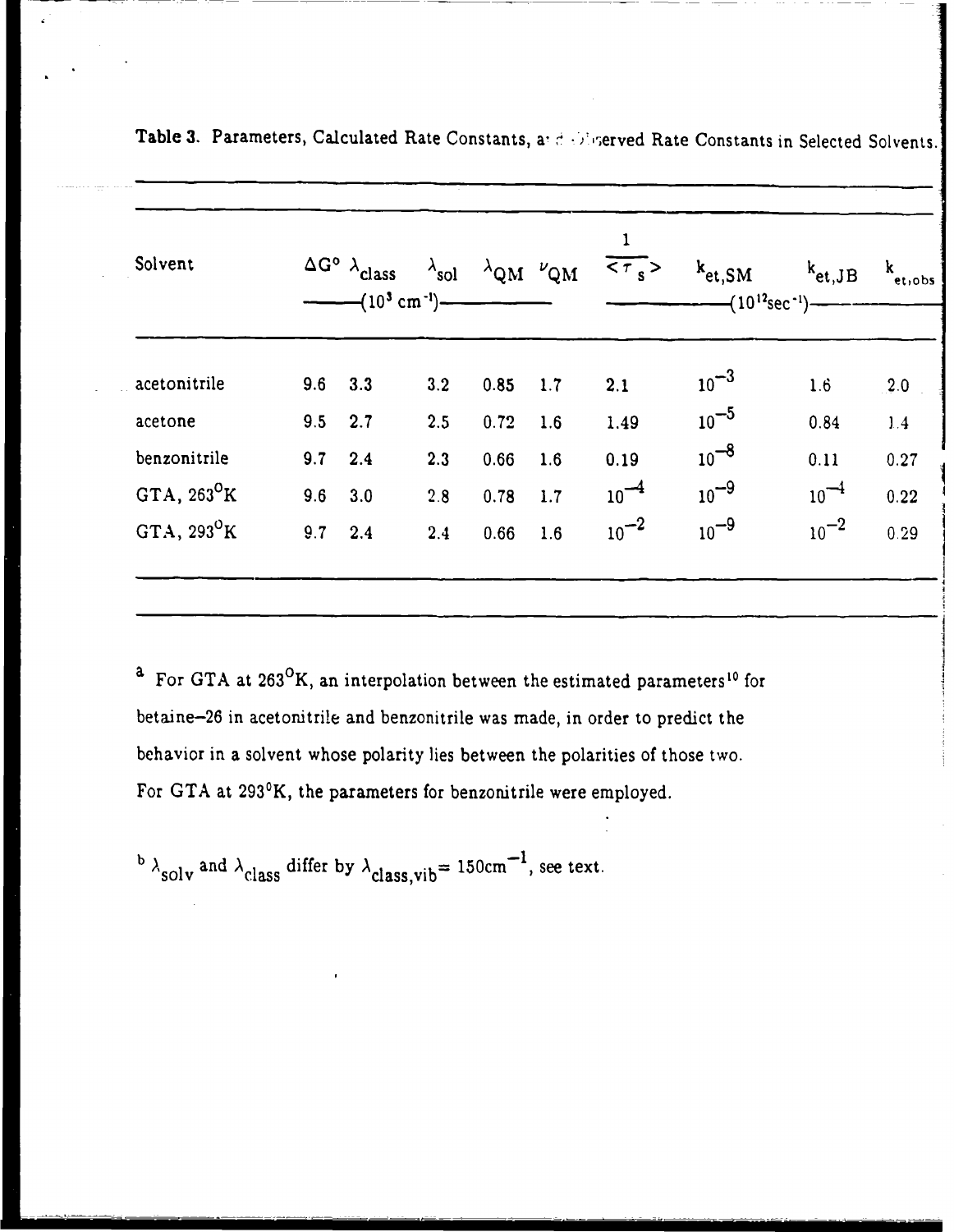### **FIGURE CAPTIONS:**

- Figure 1. Free energy surfaces for the ground and first excited electronic states of Betaine-26 in acetonitrile as a function of the classical degree of freedom which includes solvent polarization and low frequency solute degrees of freedom. The dashed lines represent vibrationally excited levels of each electronic state. Betaine-30 is the solute whose electron transfer dynamics are reported in this communication.
- Figure 2. Transient absorption  $(\Delta OD)$  of Betaine-30 in (a) benzene and (b) acetone with  $\lambda_{\text{pump}} = \lambda_{\text{probe}} = 792$ nm. The actual data (points) have been fit by a convolution procedure which is described in the text.
- Figure 3. Transient absorption ( $\Delta OD$ ) of Betaine-30 in acetone with  $\lambda_{\text{pump}} = 792$ nm and  $\lambda$  =700nm. see text for details. The actual data (points) have been fit by a convolution procedure which is described in the text.
- Figure 4. Transient absorption ( $\Delta OD$ ) of Betaine-30 in triacetin (GTA) at (a) 74<sup>3</sup>C,

(b)  $20^{\circ}$ C and (c)  $-10^{\circ}$ C. Triacetin's average solvation time is three orders of magnitude faster in (a) than (c), yet the observed electron transfer dynamics differ by only a factor of 2. The actual data (points) have been fit by a convolution procedure which is described in the text.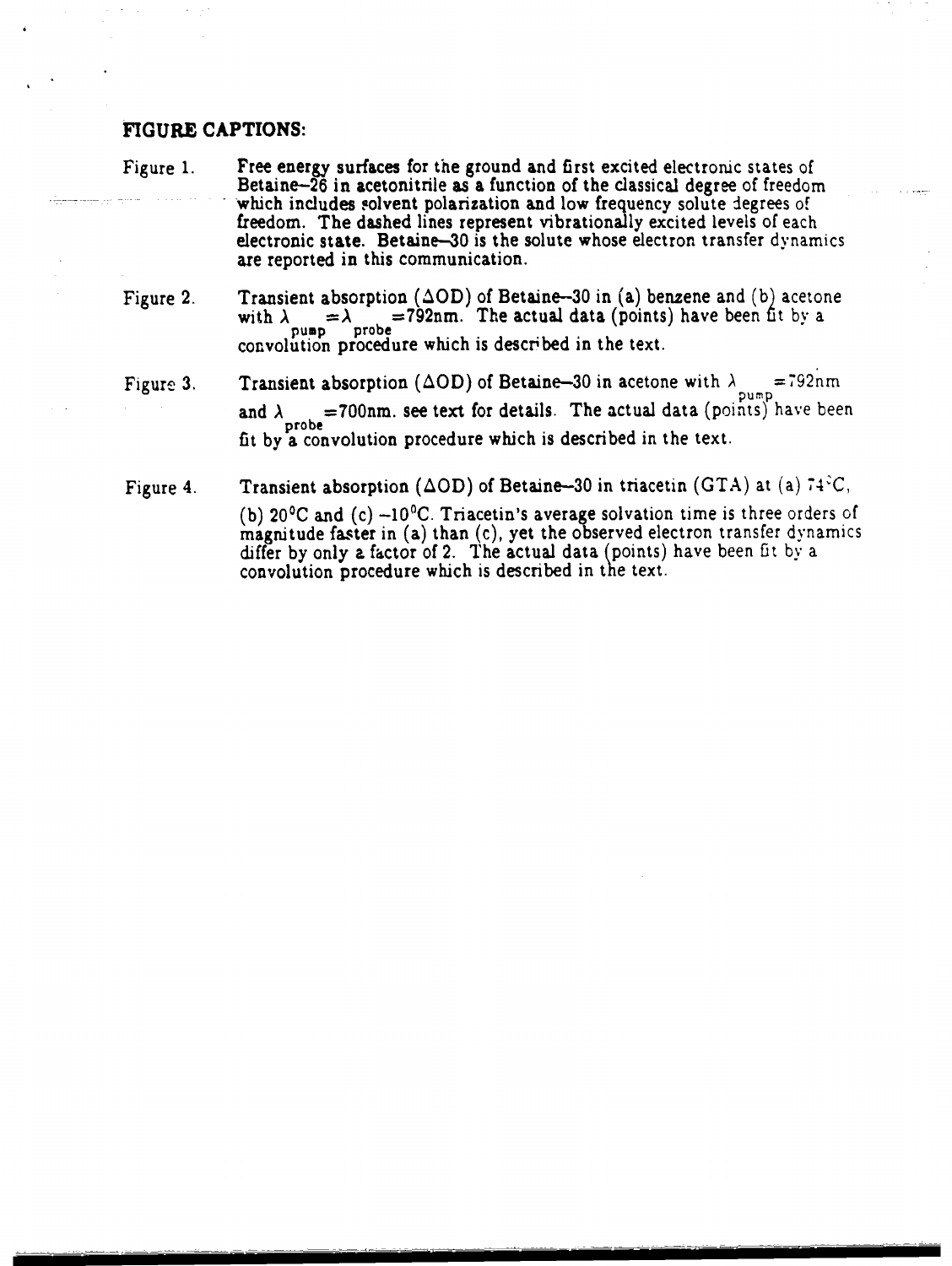

classical solvent coordinate

FIGURE 1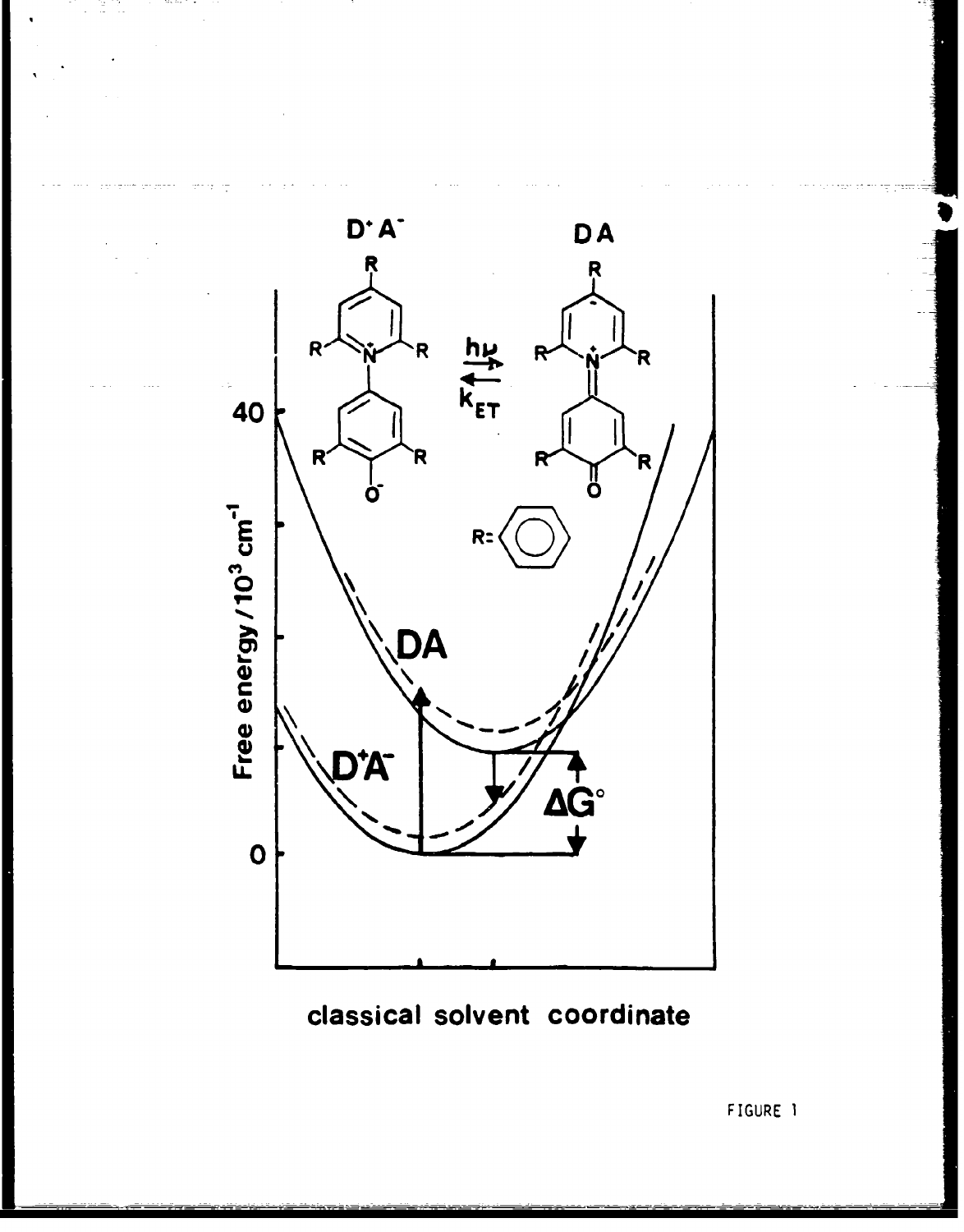

 $\lambda$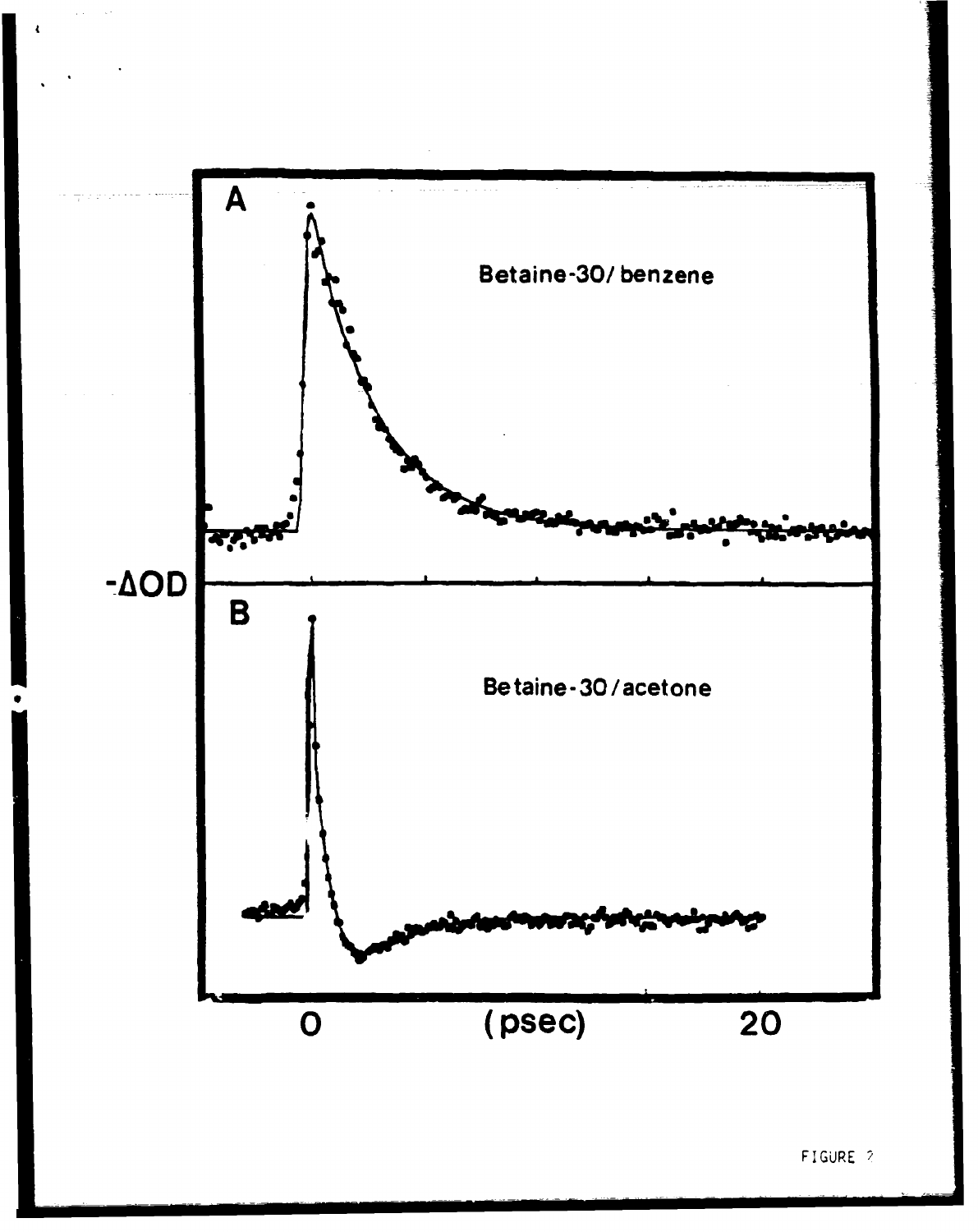

 $\ddot{\bullet}$ 

FIGURE 3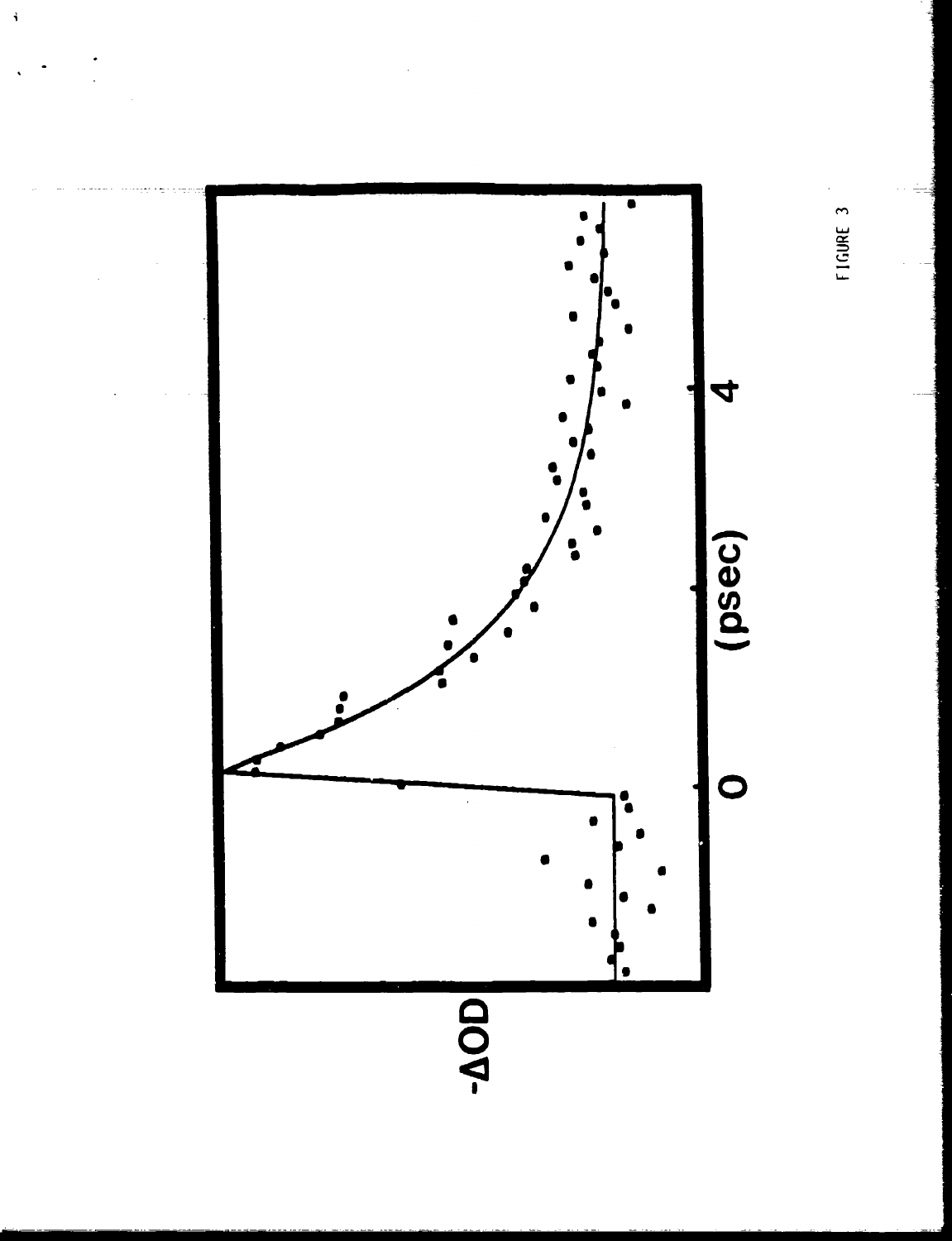

 $\bar{\mathbf{x}}$ 

FIGURE 4